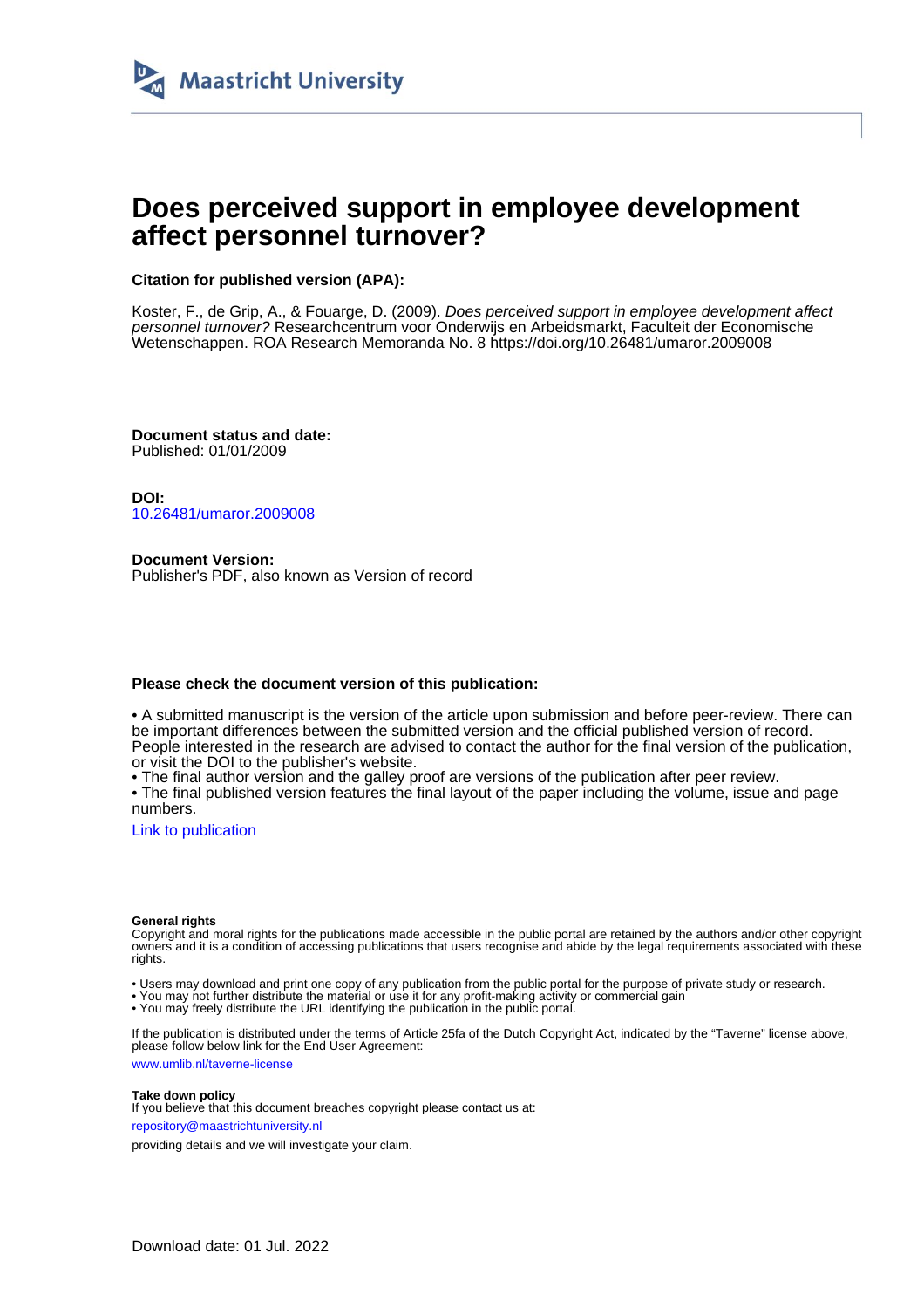



# **Does Perceived Support in Employee Development Affect Personnel Turnover?**

Fleur Koster Andries De Grip Didier Fouarge

## ROA-RM-2009/8

**Research Centre for Education and the Labour Market** Maastricht University P.O. Box 616, 6200 MD Maastricht, The Netherlands T +31 43 3883647 F +31 43 3884914

secretary-roa@maastrichtuniversity.nl www.roa.nl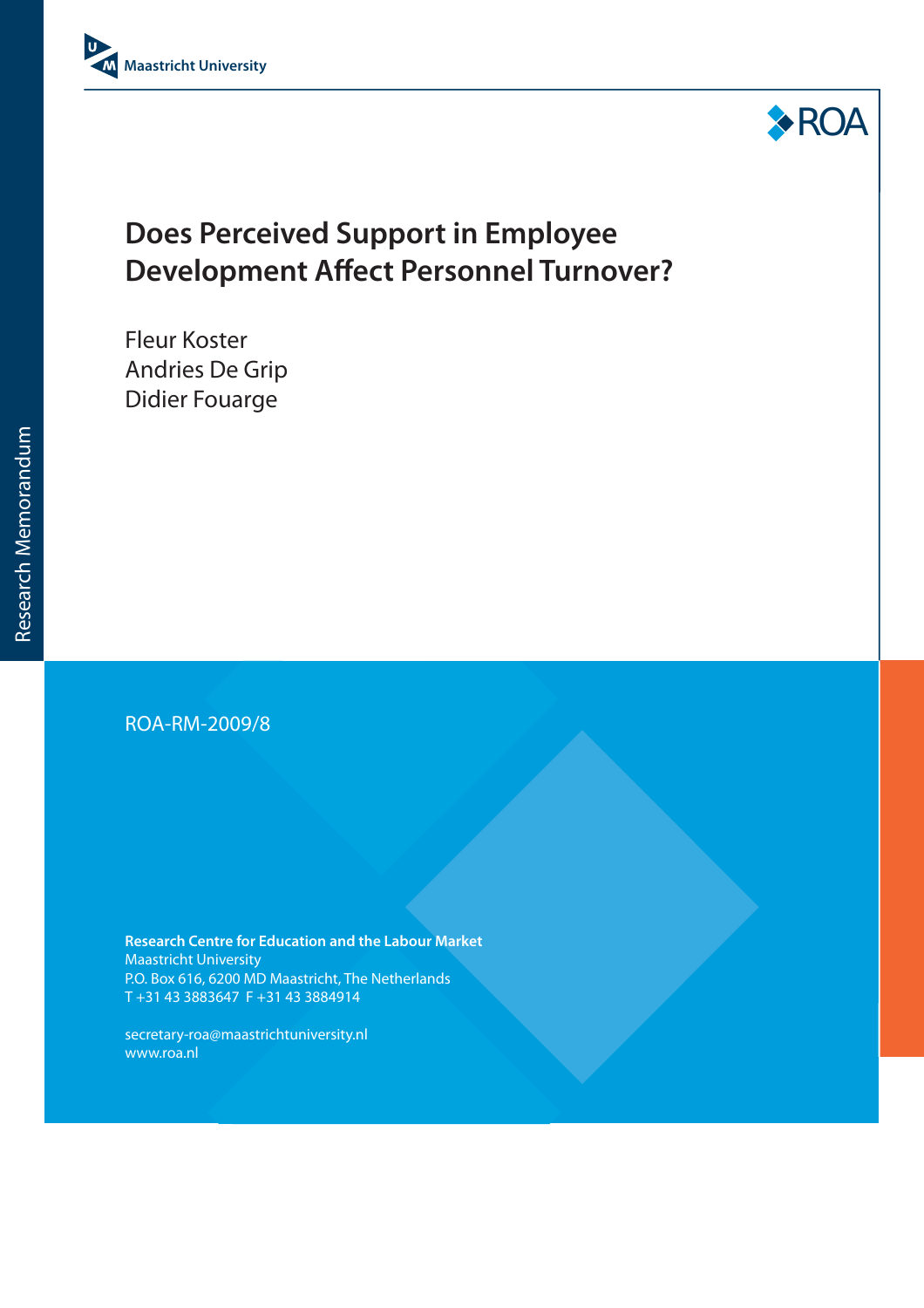# **Does Perceived Support in Employee Development Affect Personnel Turnover?**

Fleur Koster Andries De Grip\* Didier Fouarge

ROA-RM-2009/8\*\* July 2009

**Research Centre for Education and the Labour Market** Maastricht Universit**y** P.O. Box 616, 6200 MD Maastricht, The Netherlands T +31 43 3883647 F +31 43 3884914

secretary-roa@maastrichtuniversity.nl www.roa.nl

<sup>\*</sup> Corresponding author. Email: a.degrip@maastrichtuniversity.nl. We would like to thank Bas van Diepen and Piet Van den Bossche from Maastricht University for their useful comments on an earlier version of this paper.

<sup>\*\*</sup> The ROA Research Memorandum Series was created in order to make research results available for discussion, before those results are submitted for publication in journals.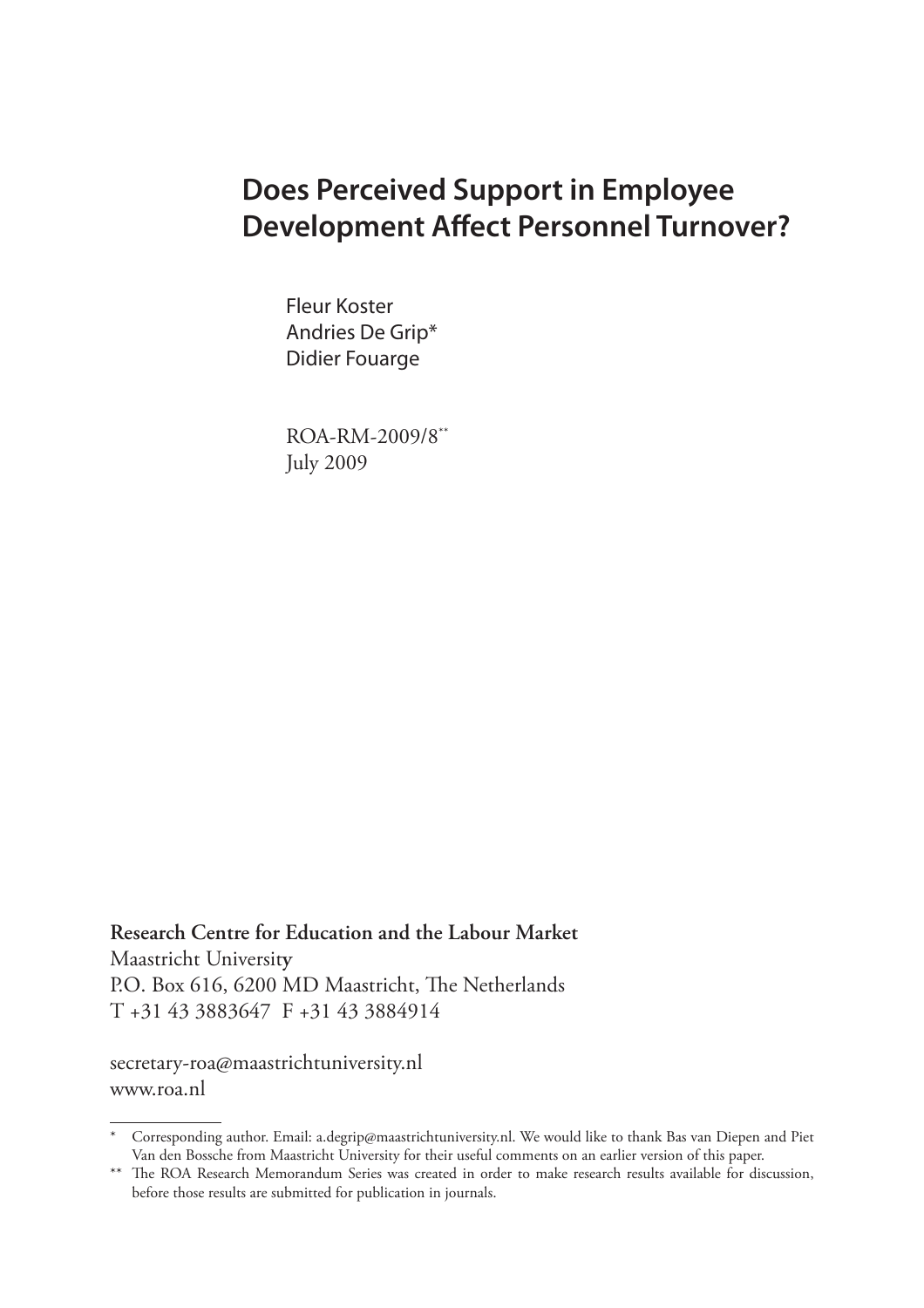# **Abstract**

## **Does Perceived Support in Employee Development Affect Personnel Turnover?**

This paper focuses on the question whether it is beneficial for firms to invest in the general skills of their workforce or that these training investments merely encourage personnel turnover. We examine two contrary theoretical perspectives on how investments in employee development are related to their turnover behaviour. Estimation results derived from a sample of 2,833 Dutch pharmacy assistants show that participation in general training does not induce the intention of assistants to quit, as predicted by human capital theory. We find that a firm's investments in general training, significantly contribute to the perceived support in employee development (PSED) among their workforce. Our results also show that PSED is negatively related to the intention of employees to quit the firm. This effect is to a large extent mediated by the job satisfaction of pharmacy assistants. Our findings support the importance of social exchange theory in explaining turnover behaviour as a consequence of personnel development practices. It should be noted, however, that PSED only diminishes the intention to quit for other occupations.

**Keywords:** training, job satisfaction, social exchange theory, human capital theory

Fleur Koster Joanknecht en Van Zelsts accountants P.O. Box 263 5600 AG Eindhoven The Netherlands fleurkoster@hotmail.com

Didier Fouarge ROA Maastricht University P.O. Box 616 6200 MD Maastricht The Netherlands d.fouarge@maastrichtuniversity.nl Andries de Grip ROA Maastricht University P.O. Box 616 6200 MD Maastricht The Netherlands a.degrip@maastrichtuniversity.nl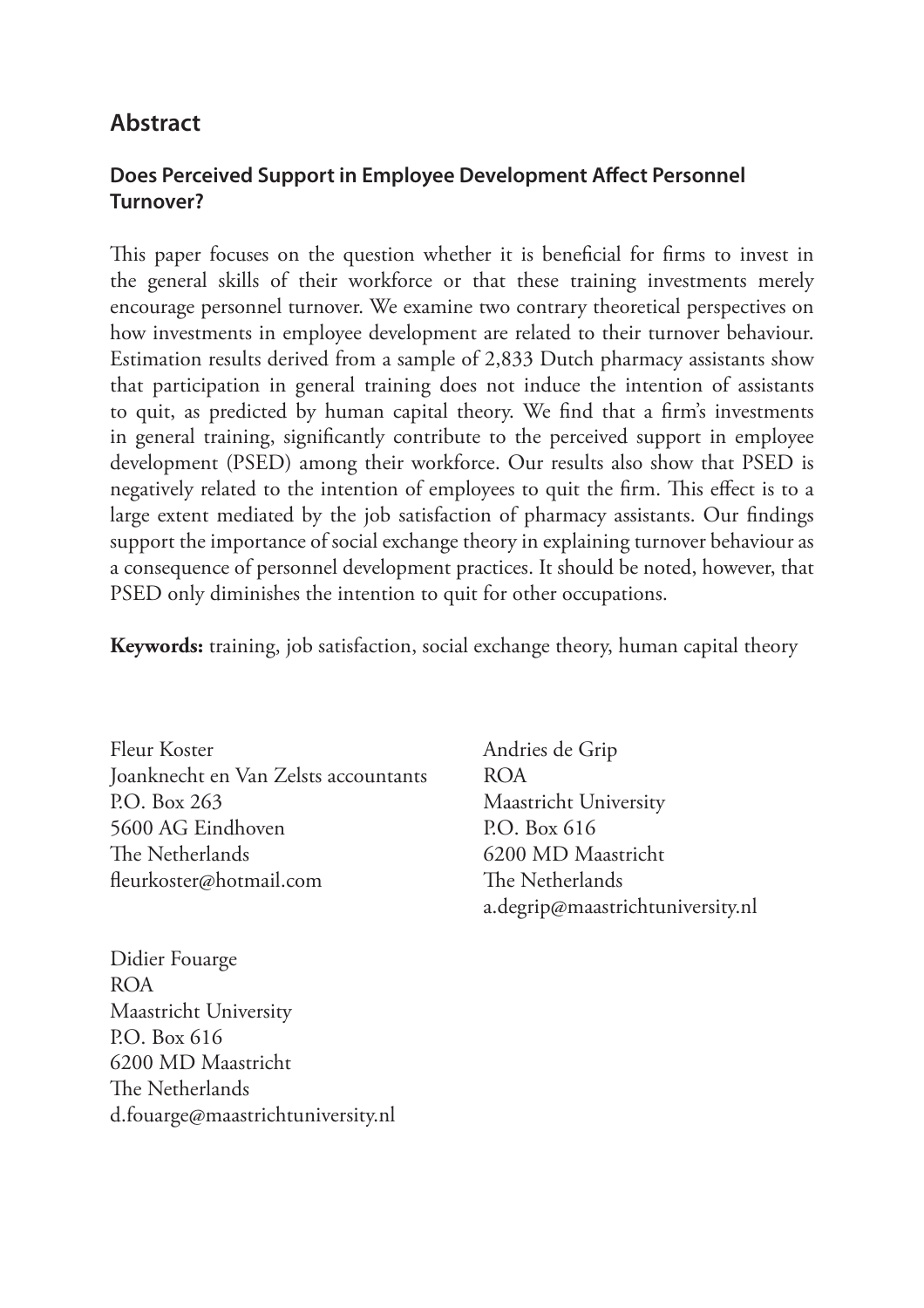#### **Introduction**

Training and development practices constitute one of the most important ways to assist personnel in gaining new knowledge and skills required to adhere to competitive standards (Tsai and Tai, 2003). As acquiring knowledge has turned out to be vital for organizations, appropriate training and development practices are decisive for a firm's success (Martin et al., 1999).

Within the literature, two perspectives on investing in employee development are widely acknowledged. The first perspective on the relation between training and development and personnel turnover stems from human capital theory. It suggests that investing in employee development may contribute to the market value of employees and hence induces turnover. Especially investments made in general skills training are of interest, as this type of training equally increases the productivity of employees in organizations other than the incumbent firm (Becker, 1962). For this reason, human capital theory assumes that firms will not pay for this training. However, several studies do show that firms usually also pay the training costs when their workers participate in general training (Benson et al., 2004).

The other perspective, however, puts forward that by investing in the development of employees, their turnover intentions decrease (Benson et al., 2004; Sieben, 2007). Several studies have found that HRD practices affect the behaviour and attitudes of employees (Guest, 2002; Edgar and Geare, 2005; Muse and Stamper, 2007). Moreover, Lee and Bruvold (2003) found that the investments of firms in training their workforce contribute to the creation of positive perceptions in employees of the organization's willingness to support their development. These perceptions are related to the psychological contract and embedded in the context of social exchange theory (Blau, 1964; Eisenberger et al., 1986). Positive perceptions cause employees to believe in a social exchange relationship between them and the organization, which makes them act in a reciprocate manner (Wayne et al., 1997; Lee and Bruvold, 2003). Employees are more satisfied with their jobs and more willing to work hard in order to contribute to a higher performance of the organization (Arthur, 1994; Eisenberger et al., 2001).

Until today, it is unclear whether it is human capital theory or social exchange theory that provides the best explanation for turnover behaviour. While most studies investigated the relationship between the investments of firms in employee development and personnel turnover from either a social exchange or a human capital perspective, the goal of this paper is to approach the problem by adding the human capital perspective to the social exchange model that we further develop in this study. Firstly, we explicitly test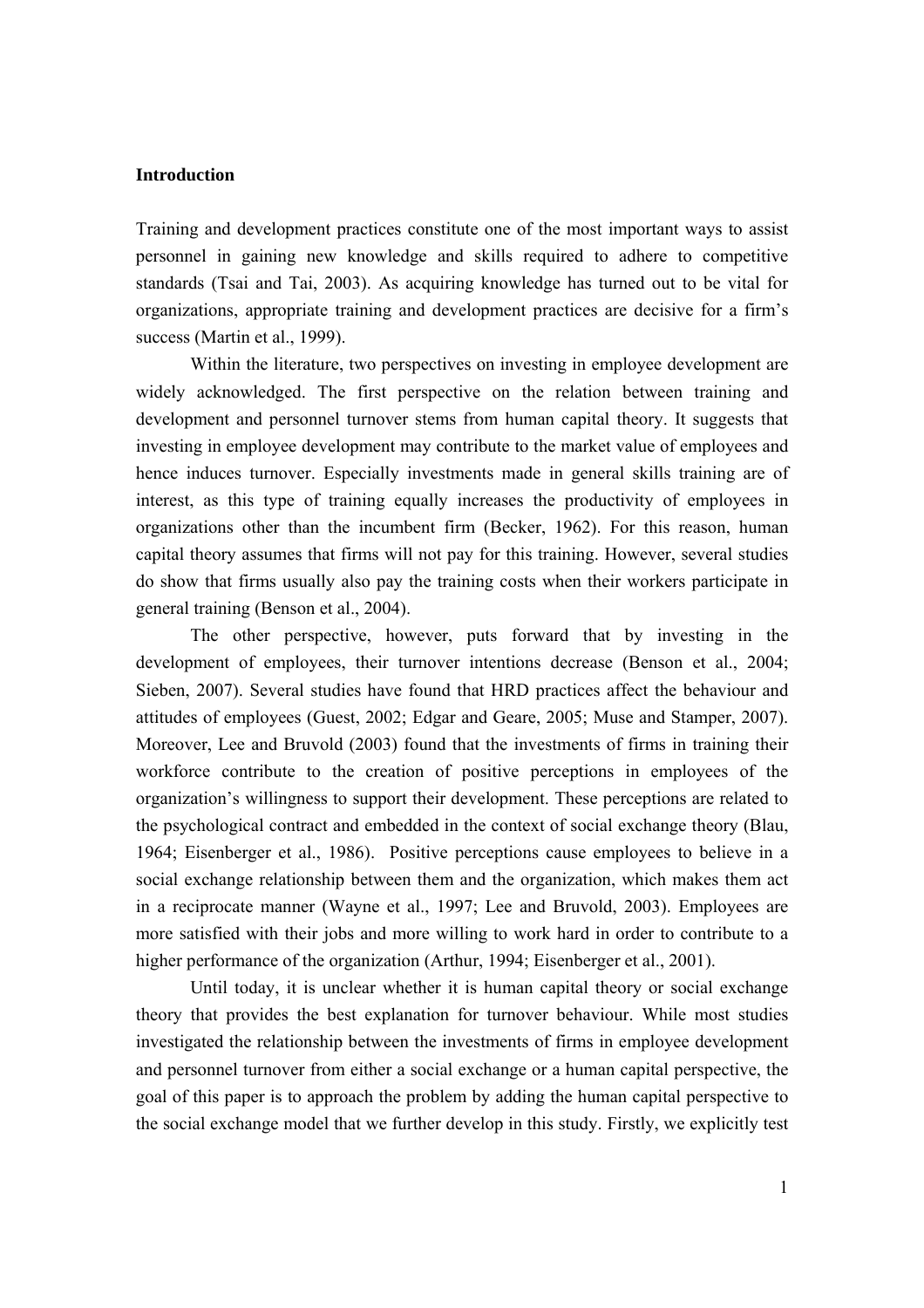the major hypothesis from social exchange theory that general training is a predecessor of employees perceptions on employer support. Secondly, we investigate how employee perceptions are associated with their intentions to quit. Thirdly, we examine whether job satisfaction plays a mediating role in this relationship. Fourthly, we test the relevance of the social exchange and the human capital perspective for explaining workers' intentions to quit. Finally, we repeat this analysis with a distinction between (1) workers' intention to quit for a similar job in another firm in the same sector and (2) the intention to quit for another occupation. In order to study this matter on a homogenous group of employees, we utilize an employee data set on Dutch pharmacies that solely consists of female workers with the same vocational education background.

This study contributes to the literature in several ways. First, we incorporate the contrary hypotheses of human capital theory as well as social exchange theory in our analysis. Our study builds on Sieben (2007) who contrasted the human capital perspective and the social exchange perspective in an analysis on the relationship between training participation and labor turnover. We extend her analysis by including employee perceptions on perceived support of their employer as well as workers' job satisfaction in the analysis. Second, little research has been conducted so far on how the perceptions of employees on their organization's willingness to contribute to their development, influence subsequent behaviour and attitudes. Lee and Bruvold (2003) addressed the impact of the perceptions of employees on investment in their development, but suggested that further research is required. Third, we combine research on perceived organizational support (POS) (Eisenberger et al., 1986) with research on perceived investment in employee development, in order to investigate the role of employee perceptions on a supportive climate regarding their development. We call this *perceived support in employee development* (PSED).

The Dutch pharmacy sector is a highly interesting sector for a study on the relationship between PSED and turnover intentions, because Human Resource *Development* (HRD) practices are central to the Human Resource practices in this sector (De Grip and Sieben, 2009). Moreover, increasing recruitment problems for pharmacy assistants are expected in the next few years. Therefore, it is of great interest to investigate whether in this sector the investments of firms in the general competences of their employees stimulate or restrict personnel turnover. Especially, examining the effect of general skills is highly relevant since these general skills have become increasingly important within service sector firms such as the pharmacy branch. For example, recent changes within the sector – more demanding clients and increased competition with independent drugstores (De Grip et al., 2006) – require pharmacy assistants to be more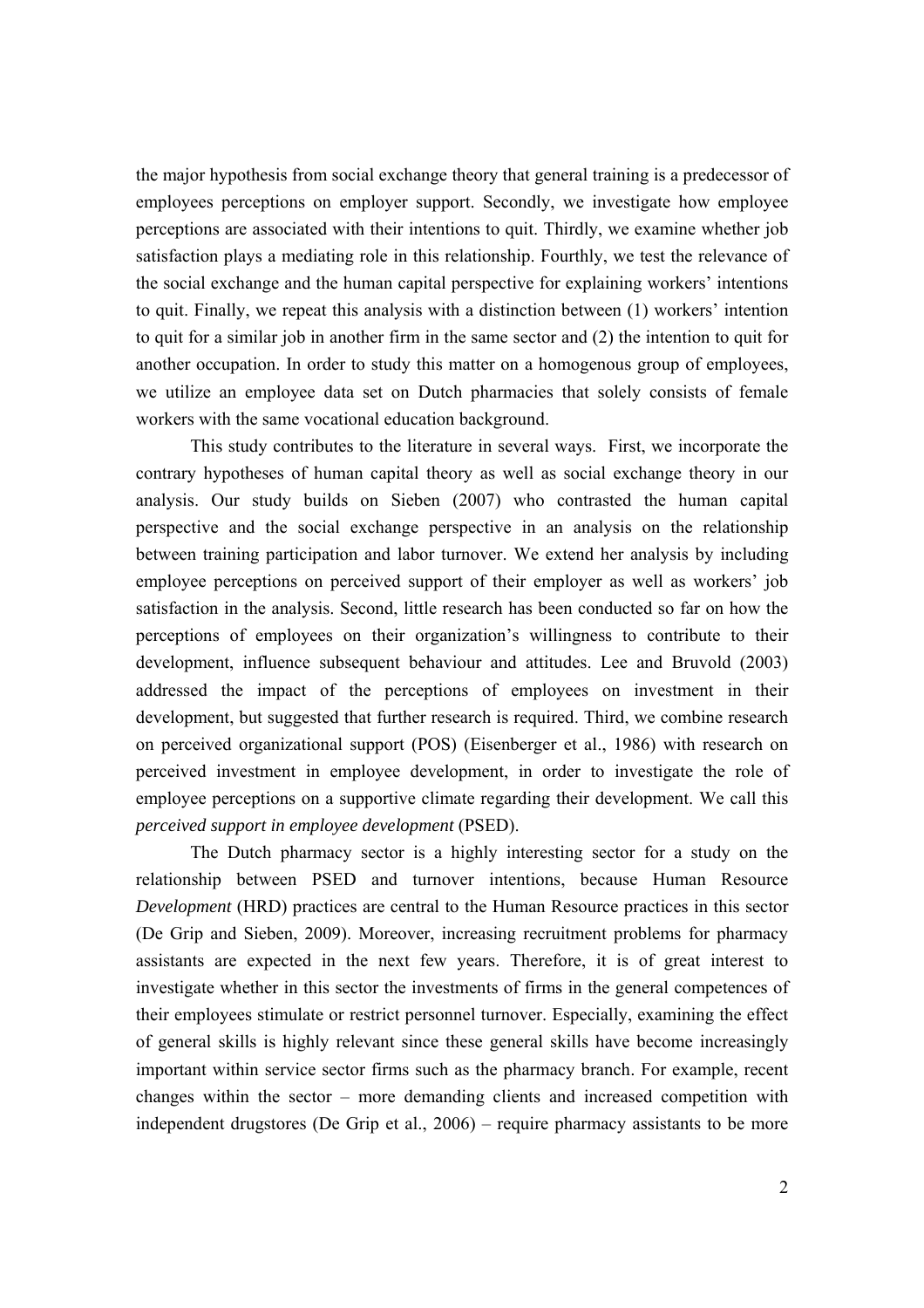customer-oriented and to have better commercial as well as communication skills. However, training provided to the pharmacy assistants often focuses on sector-specific skills that increase pharmaceutical knowledge. The transferability of these skills is restricted to other pharmacies.

The article is organized as follows: in the following section, we briefly discuss the literature on human capital theory, social exchange theory, and prior research on the relation between job satisfaction and turnover intentions. This section also outlines our hypotheses. We then describe the research methodology used and present the results of our empirical analyses. The last section concludes and discusses the limitations of our analysis as well as suggestions for further research.

#### **Theoretical background and hypotheses**

#### *Human capital perspective and turnover intentions*

Most studies on the effect of training on personnel turnover approach the issue from the point of view of human capital theory. According to human capital theory, investment in training contributes to an increase in worker productivity. Becker (1962), as the major initiator of human capital theory, distinguishes between two types of training: specific and general. Specific training is defined as the acquisition of competences that can hardly be transferred to other firms. It therefore only raises employee productivity within the firm. Employers are able to recoup all the costs and receive the full benefits, but nevertheless face the risk that employees might quit. Therefore, both the employer and employee pay for this type of training in order to create mutual commitment which will diminish turnover intentions.

General training, however, generates competences and qualifications that are of equal value to organizations other than the training firm. As a consequence, personnel turnover increases, because employees can easily be poached by other organizations (Green et al., 2000). Although most studies on training and personnel turnover do not distinguish between general and specific training, or merely focus on firm-specific training (Bishop, 1997), a few empirical studies provide some evidence for the human capital perspective, indicating that as a consequence of general training participation, workers' turnover increases (Bedeian et al., 1992; Benson et al., 2004; Sieben, 2007).

Most theoretical models of turnover integrate one or more turnover cognitions as direct precursors of turnover. The intention to quit is such a cognition, which is verified as a highly significant determinant of actual turnover (Herrbach et al., 2004; Steel and Ovalle, 1984). This leads to the following research hypothesis: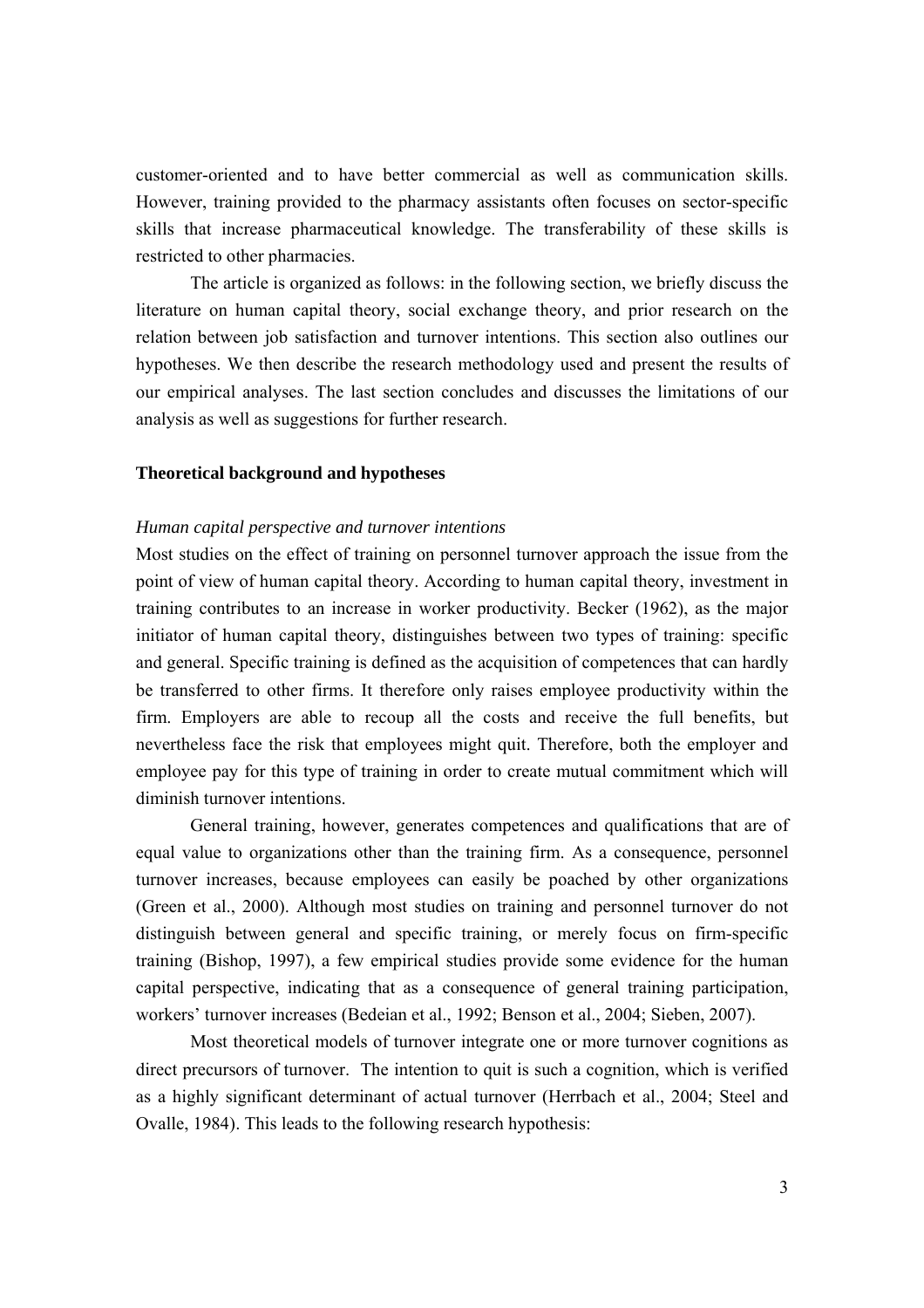## *Hypothesis 1:* The intention of employees to quit their current employer is positively related to participation in general training

#### *Social exchange perspective and turnover intentions*

Social exchange theory defines the employer-employee relation as one based on implicit obligations and trust. According to this perspective, employees are willing to exchange work performance for additional values that are less tangible, such as feelings of being valued and supported (Eisenberger et al., 2001). Social exchange theory has been widely studied through research on POS (Eisenberger et al., 2001; Muse and Stamper, 2007; Harris et al. 2007). POS can be defined as: "*The extent to which employees perceive that their contributions are valued by their organization and that their firm cares about their well-being*" (Eisenberger et al., 1986 p. 501). POS is a general concept for the organizational support provided by the employer. This support can take the form of investment in employee development, which improves the employability of a worker (cf. Lee and Bruvold, 2003). Whereas previous research examined the effect of POS on workers' attitudes and behaviour (e.g. Muse and Stamper, 2007), we focus on the perceptions of employees on the support they receive regarding their personal development. We refer to these as *perceived support in employee development (PSED)*, which we would define as "*the extent to which employees perceive that their employer supports their competence development*".

 Employers who train their employees in general skills signal that they are willing to invest in the competences of their employees which make them attractive employers<sup>1</sup>. Employees who are able to participate in general training perceive that their employer cares about their 'employability' and that they are valued by the organization (Tannenbaum et al., 1991; Sieben, 2007; Lee and Bruvold, 2003).

PSED is therefore created through the employees' evaluation of their organization's dedication to support them in acquiring new general skills, knowledge and competencies. Through the feeling of their employer's support in their own development, employees have less intention to quit. Investments in general training may therefore be perceived by employees as a signal that their organization values them individually rather than as employees only within the organization (Galunic and Anderson, 2000). We therefore formulate the following hypothesis:

*Hypothesis 2:* Participation in general training has a positive effect on perceived support in employee development

<sup>&</sup>lt;sup>1</sup> Our dataset shows that in the Dutch pharmacy sector employers pay the full training costs for 92% of all trainings (Sieben, De Grip and Smits, 2006).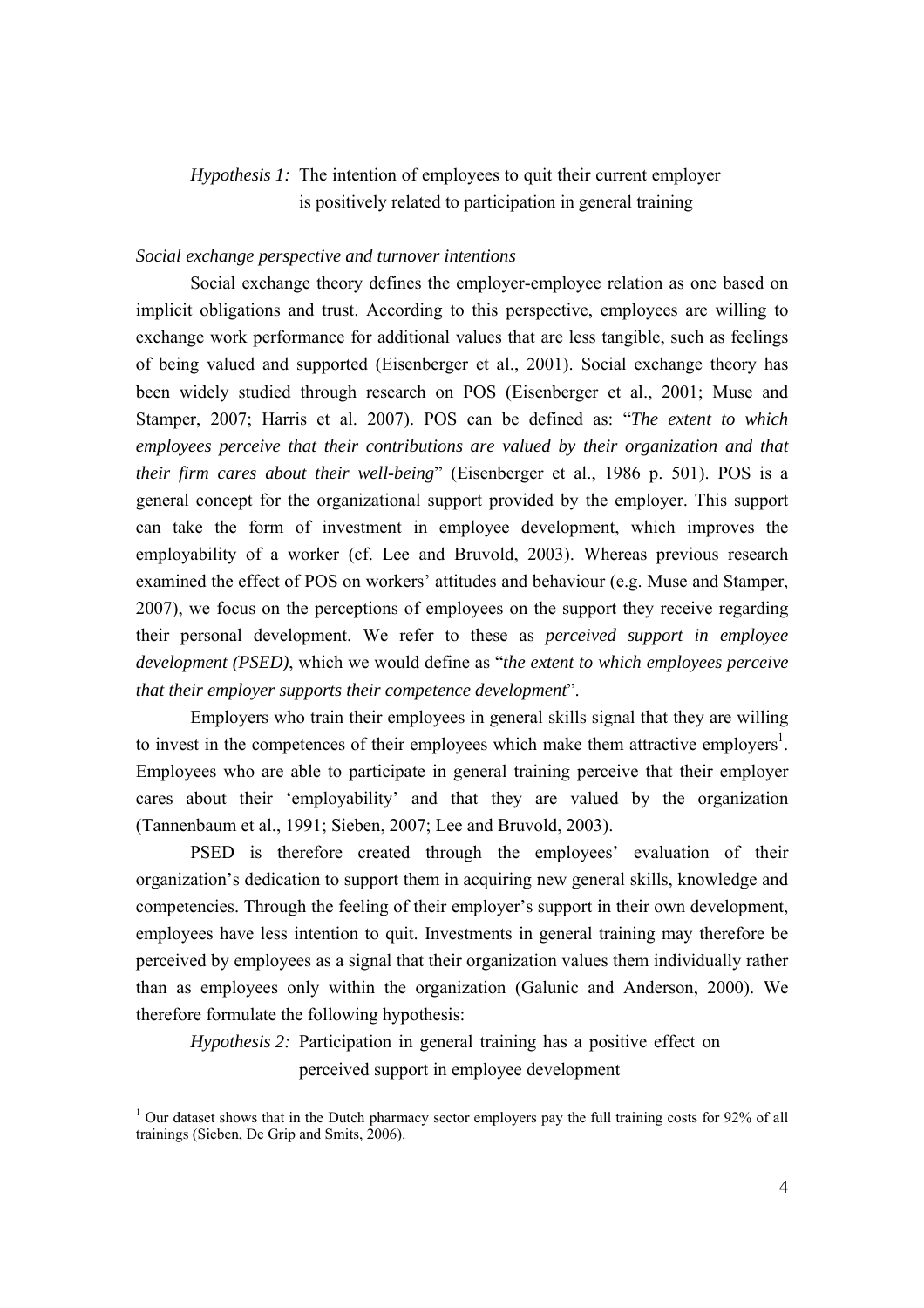Social exchange theory provides contrasting insights on training and turnover. Employee turnover causes high costs of recruiting and training new employees. Moreover, organizational forgetting (Darr et al., 1995) and a reduction of morale among remaining employees are common negative consequences of excessive turnover (Lee and Bruvold, 2003; Benson et al., 2004). Therefore, firms attempt to reduce this turnover by increasing employees' commitment to their firm, e.g. by way of employer-provided training. Looking at the employer-employee relationship as a social exchange relation, employees are expected to respond to this perceived support by a low intention to quit. This is because low intentions to quit can be regarded as a way in which employees repay their firms for the care and contribution to their employability. Studies taking a social exchange perspective have provided evidence for a negative relationship between training participation and turnover behaviour (Whitener, 2001; Arthur, 1994; Hung and Wong, 2007). However, these studies do not distinguish between general and specific training. We therefore formulate the subsequent hypothesis:

*Hypothesis 3:* Perceived support in employee development is negatively related to the intention to quit

### *The indirect effect of PSED on turnover intentions via job satisfaction*

A number of studies have indicated that employee development positively affects the level of job satisfaction (Edgar and Geare, 2005; Georgellis and Lange, 2007). Therefore, it can be conceived that the level of job satisfaction is also affected by PSED. Employees who believe that dedicated organizations provide development opportunities for the benefit of the employees, are expected to behave reciprocally (Georgellis and Lange, 2007; Lee and Bruvold, 2003; Eisenberger et al., 2001). Studies on social exchange theory by Guest (2000) and Hung and Wong (2007), have investigated how POS and compliance with the psychological contract affects job satisfaction. They found POS to be positively related to job satisfaction. Furthermore, Georgellis and Lange (2007) found that due to the perception of a breach in the psychological contract, women in Germany showed a lower level of job satisfaction.

We argue that PSED can affect job satisfaction in three ways. First, organizations that are supportive in developing their employees can induce their employees to feel emotionally attached to the organization. In this way, organizations are able to enhance the psychological contract between employees and employer, which may result in more satisfied employees (cf. Georgellis and Lange, 2007). Second, as a consequence of PSED, employees may perceive the organization that provides training courses as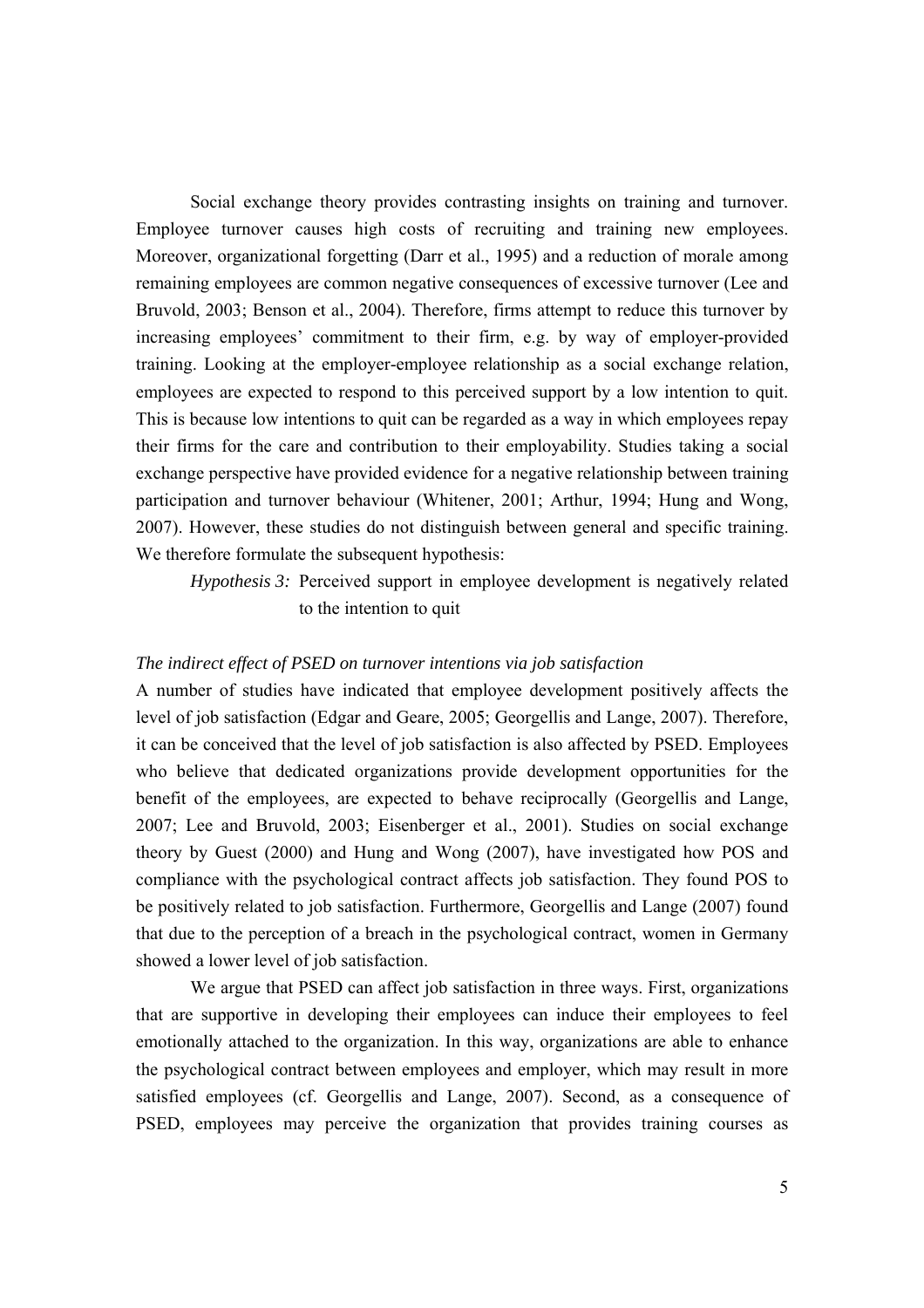signalling its concern for the maintenance or growth of the competences of the workforce. The latter is supported by Shields and Ward (2001) who found that dissatisfaction with training opportunities has a stronger impact on job satisfaction than dissatisfaction with workload and pay. Third, the possibility to develop new skills and competences enhances the level of the employees' employability both within and outside the firm (cf. Lee and Bruvold, 2003). This leads to the following hypothesis:

*Hypothesis 4:* Perceived support in employee development is positively related to the employees' job satisfaction

Job satisfaction as one of the most researched work-related variables has been shown to negatively influence undesirable employee behaviour, such as absenteeism and turnover intentions (Bartlett, 2001; Hung and Wong, 2007; Winterton, 2004). Furthermore, Muse and Stamper (2007) found that job satisfaction serves as a mediating variable between perceived organizational support and task and contextual performance, and Herrbach et al. (2004) showed that job satisfaction mediates the relationship between perceived external prestige of the organization and turnover intentions. Therefore, we expect that the hypothesized relationship between PSED and the assistants' intention to quit is mediated by job satisfaction. Hence we test the following hypothesis:

*Hypothesis 5:* The negative relationship between PSED and their intention to quit is mediated by job satisfaction

The hypotheses to be tested in this paper are summarized in Figure 1. We expect a positive effect of training in general skills on the intention to quit (H1) and on PSED (H2). We expect a negative effect of PSED on the intention to quit (H3), but a positive effect of PSED on job satisfaction (H4). The expected mediating role of job satisfaction (H5) is represented by the dotted lines: inclusion of job satisfaction in the model is expected to reduce the direct effect of PSED on the intention to quit.

#### Insert Figure 1 about here

#### **Data and Methodology**

#### *Data collection and sample*

For our analysis, we use an employee data set on Dutch pharmacies. We focus on the 'core' workers in these firms – i.e. the pharmacy assistants – who represent 80% of the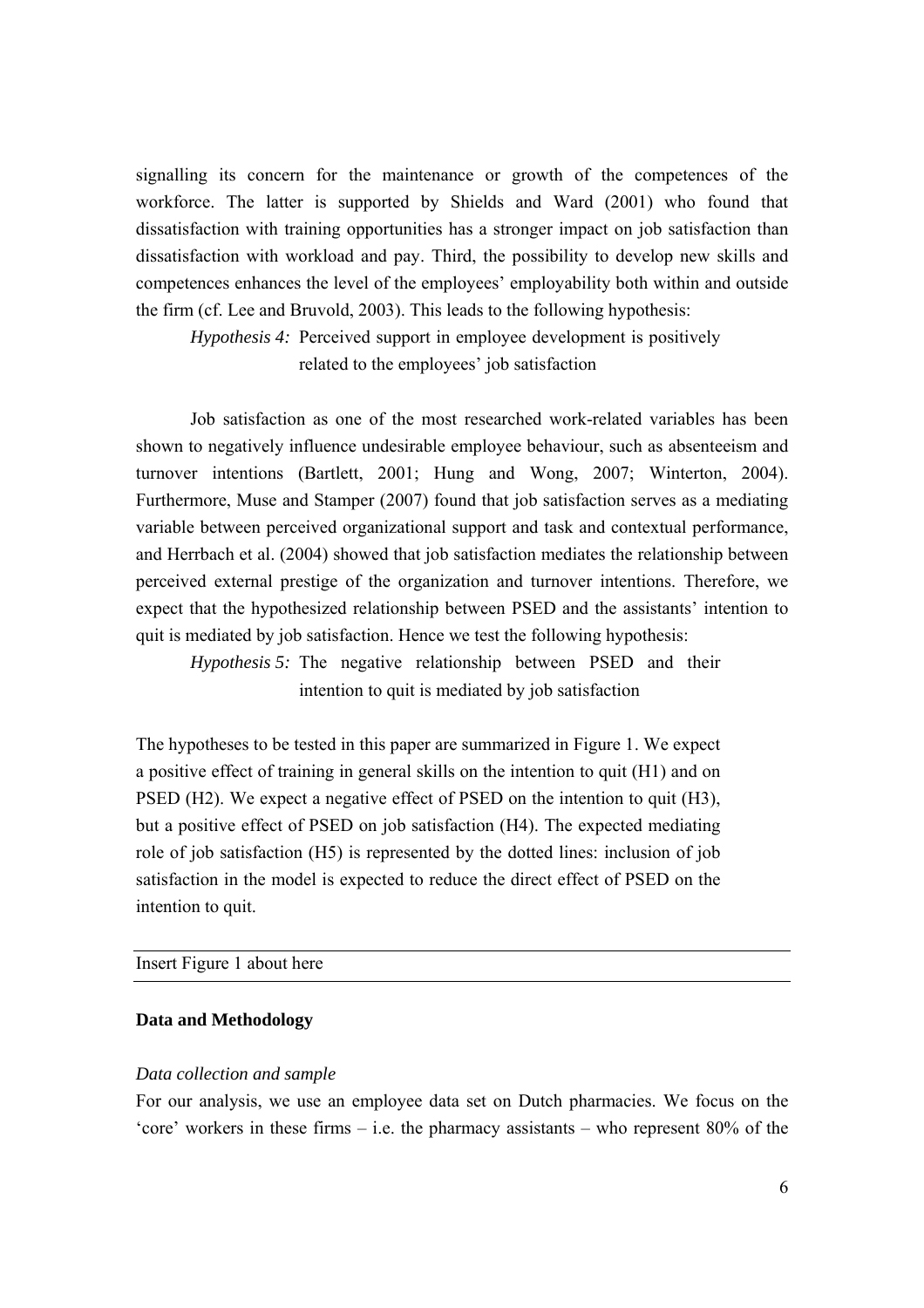total labor force in the pharmacies (De Grip and Sieben, 2009). Focusing the analysis on the core workers of the firms has the advantage of being able to identify a category of employees that is homogenous in terms of educational background and profession.

The employee data set was acquired by means of a survey among pharmacy assistants in the Netherlands at the beginning of 2008. We invited 6,000 pharmacy assistants – selected from the administrative database of the Pharmacy Pension Fund<sup>2</sup> with which all assistants have to register – to take part in the survey. If an e-mail address was available, invitations to participate in the survey were sent by e-mail. The e-mail contained a link to the online version of the questionnaire. A total of 2,156 pharmacy assistants were contacted by e-mail. The 3,844 pharmacy assistants for whom no e-mail address was known, were invited by regular mail. The invitation contained the printed version of the questionnaire and an individual link to the online version of the questionnaire. From the group of 6,000 contacted pharmacy assistants, a total of 2,833 responded. The response rate (47%) was marginally higher for assistants who were contacted by e-mail. In total, 70% responded to the online questionnaire and 30% to the paper version of the questionnaire. The respondents to the survey are representative for all Dutch pharmacy assistants with respect to their background characteristics. The only exception is age as the response probability is a slightly increasing function of age. A weighting scheme was therefore designed to correct for this.

#### *Measures*

Table 1 shows the means and standard deviations of the variables included in our research model. We discuss these descriptive statistics in the remainder of this section.

#### Insert Table 1 about here

**Participation in general training** In the pharmacy sector, training is very common: 85% of all pharmacy assistants followed one or more work-related training in the past calendar years. In our survey, we distinguished between training in general skills and training in firm- or sector-specific pharmaceutical skills. We asked whether employees participated in a training course in 2007 with respect to 13 general skills<sup>3</sup>: *communication skills, dealing with responsibilities, professionalism, problem-solving skills, being independent, being accurate, dealing with stress, leadership, interpersonal working skills, commercial skills, customer-orientation skills, planning skills, and computer skills.*

<sup>&</sup>lt;sup>2</sup> In Dutch: Pensioenfonds Medewerkers Apotheken (PMA)

 $3$  These skills are derived from the competence scheme of the training fund of the Dutch pharmacy sector.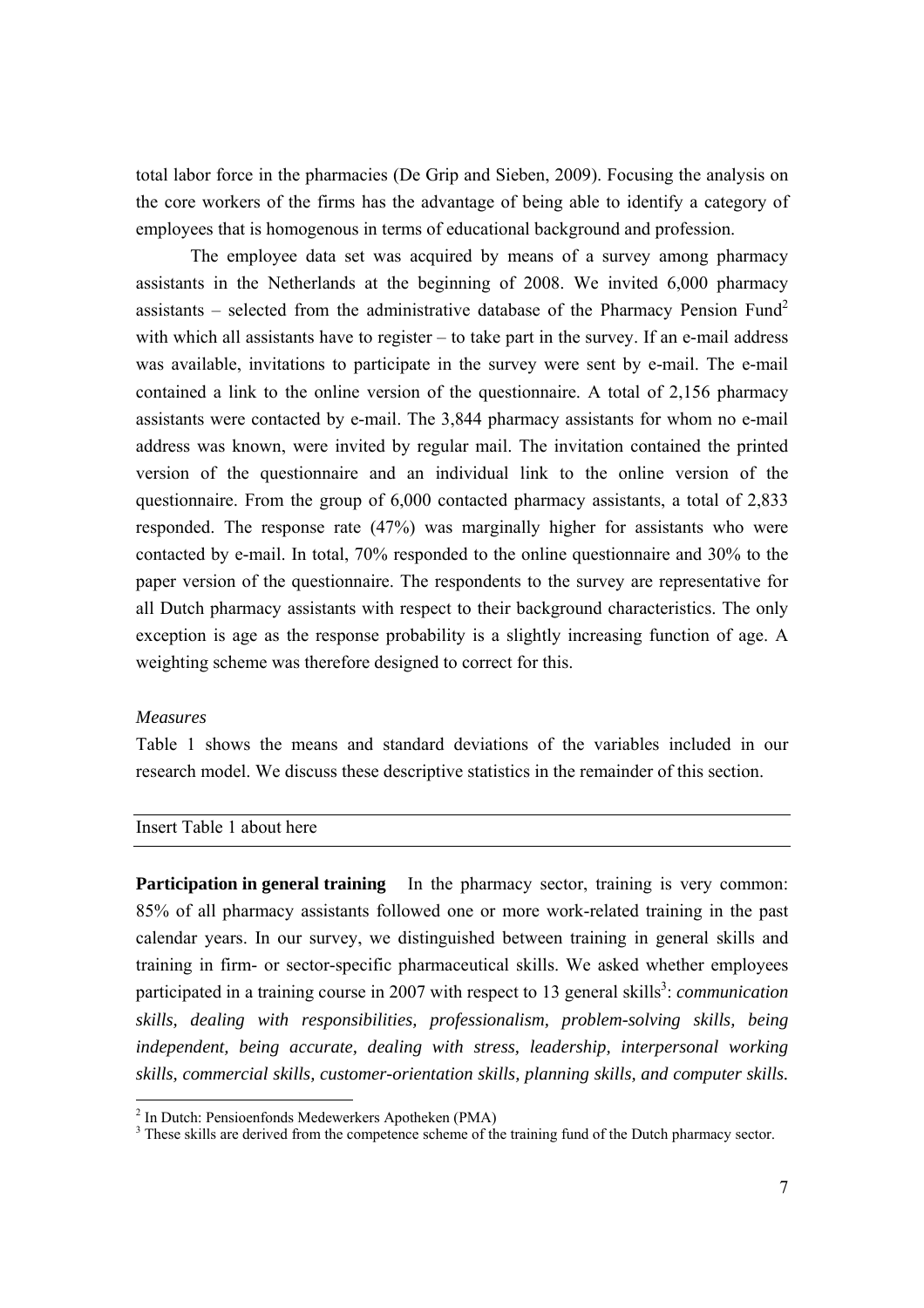Participation in general training was measured by summing up all general skills trainings. We focus on these general skills because they are also of value in organizations outside the pharmacy sector. When employees acquire competences that are also valuable in other industries, they may switch to others jobs, as human capital theory predicts. In 2007, 30% of the pharmacy assistants participated in at least one general skills training. In about half of the cases the general skills training was focussed one on one single general skill. In 19% of the case, the training pertained to two general skills. In the remainder of the cases the training was aimed at three or more skills general skills.

**Perceived Support in Employee Development (PSED)** The scales used to measure perceived organizational support focus on general perceptions of employees about intentions and attitudes of the organization (Eisenberger et al., 2001). A typical statement included in these scale is "My organization values my contribution to its well-being". Scales used to measure perceived investments in employee development emphasise how employees think about their organization's commitment to improve their competence (Lee and Bruvold, 2003; Tsui et al., 1997). A typical statement in these scales is "My organization trains employees on skills that prepare them for future jobs and career development". The PSED scale we use in this study, however, focuses more directly on the support employees receive from their supervisor and colleagues, manifestations of support such as having to deal with challenging tasks, as well as getting feedback and opportunities for the transfer of learning to the work floor. Building on the existing scales, we developed a seven items that includes statement such as<sup>4</sup>: '*I receive sufficient support from my supervisor*', '*I always get to hear how I could improve my working method*' and '*My supervisor encouraged me to transfer the learned material to the work floor*'. Respondents could react on these statements by means of 5-point scales ranging from 1 (don't agree at all) to 5 (fully agree). Cronbach's alpha for PSED is .74, which support the internal consistency of the construct.

**Job satisfaction** Following Hackman and Oldham (1975), job satisfaction was measured on a 4-point Likert scale, using six representative items. We measured general job satisfaction, as well as satisfaction with various aspects of the job as suggested in the literature, including the satisfaction of employees with job security, pay, work atmosphere, supervision and career perspectives (Alexandrov et al., 2007; Hackman and Oldham, 1975). We also included satisfaction with the job performance appraisal system.

 4 See Appendix 1 for a complete overview of the items.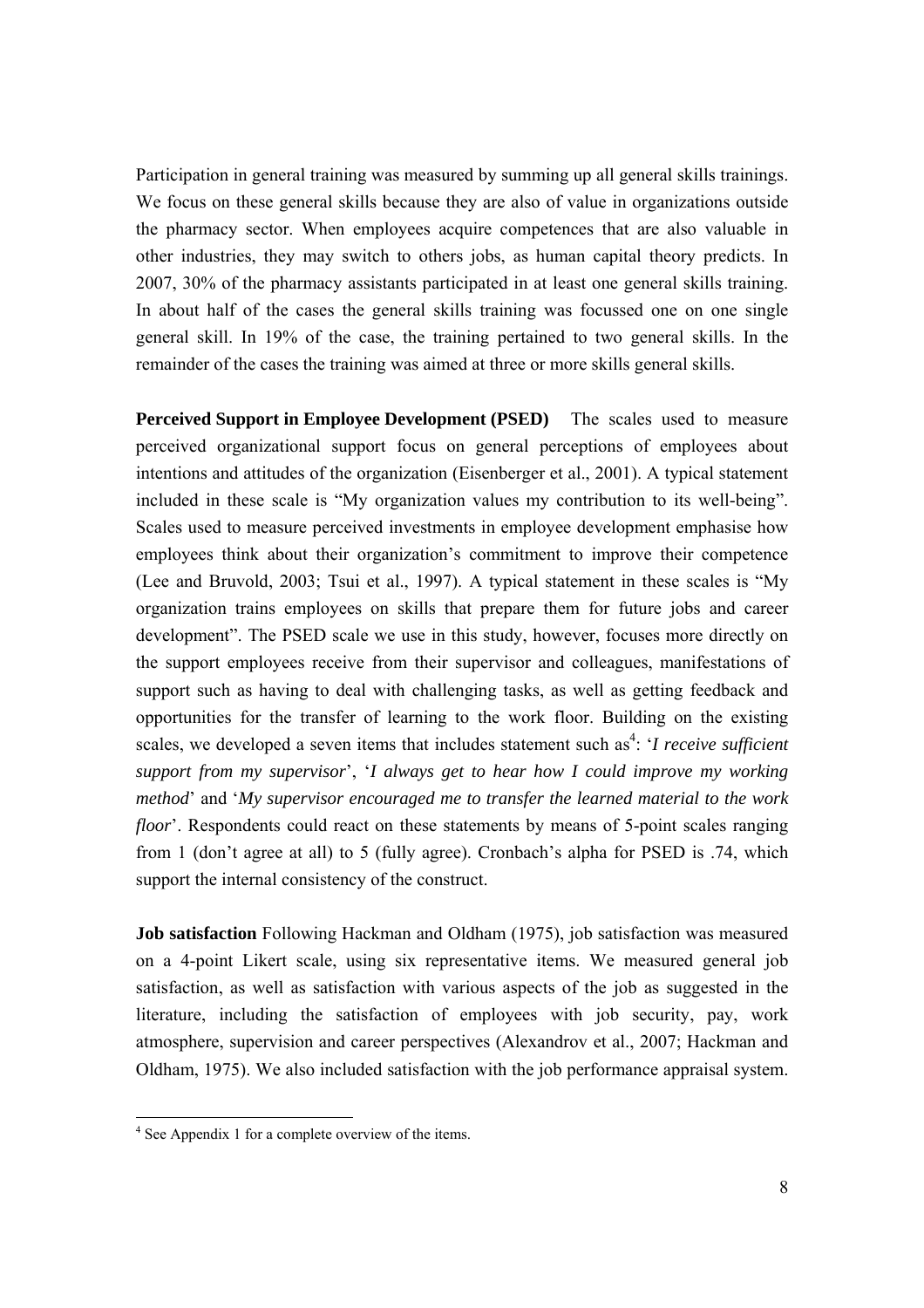The latter is an important item for the pharmacy sector, since it was introduced only recently to assess how assistants function in their jobs. The scales ranged from 1 (not satisfied at all) to 4 (very satisfied). Cronbach's alpha for these six indicators of job satisfaction is .73.

**Intention to quit** Intention to quit is verified as a direct antecedent of turnover (Herrbach et al., 2004; Steel and Ovalle, 1984). Intentions to quit have often been measured indirectly using scales for job search behaviour (Campbell and Campbell, 2003). Here, we follow Robinson and Pillemer (2007) and measure intention to quit directly by a single item: '*Are you currently looking for a job?*'. Around 10% of the pharmacy assistants appeared to be looking for another job at the time of survey. This compares well to the actual job mobility in the sector as our computations on the administrative database of the Pharmacy Pension Fund have shown that within two years 10.6% of all assistants have changes employer. In an additional analysis, we use the different answer categories to distinguish between (1) workers' intention to quit for a similar job in another firm within the pharmacy sector, and (2) the intention to quit for another occupation.

**Control variables** In our empirical analysis, we control for several individual characteristics of pharmacy assistants that probably affect job satisfaction and the intention to quit: assistants' age, job tenure, contractual working hours, and gross monthly wages in full time working hours. These variables were not asked in the survey, but were obtained from the administrative database of the Pharmacy Pension Fund, and matched to the respondents. As shown in Table 1, pharmacy assistants are on average 39.3 years old, have a tenure of 9.4 years in the firm in which they are currently employed, earn approximately gross monthly wages of  $\epsilon$  2,279, and work on average about 25 hours a week.

Table 2 shows the correlations between the various variables. Some of the correlations are interesting to note. As expected, participation in general training is positively related to PSED (.077). PSED is also positively related to job satisfaction (.545), but negatively related to employees' intentions to quit (-.200).

Insert Table 2 about here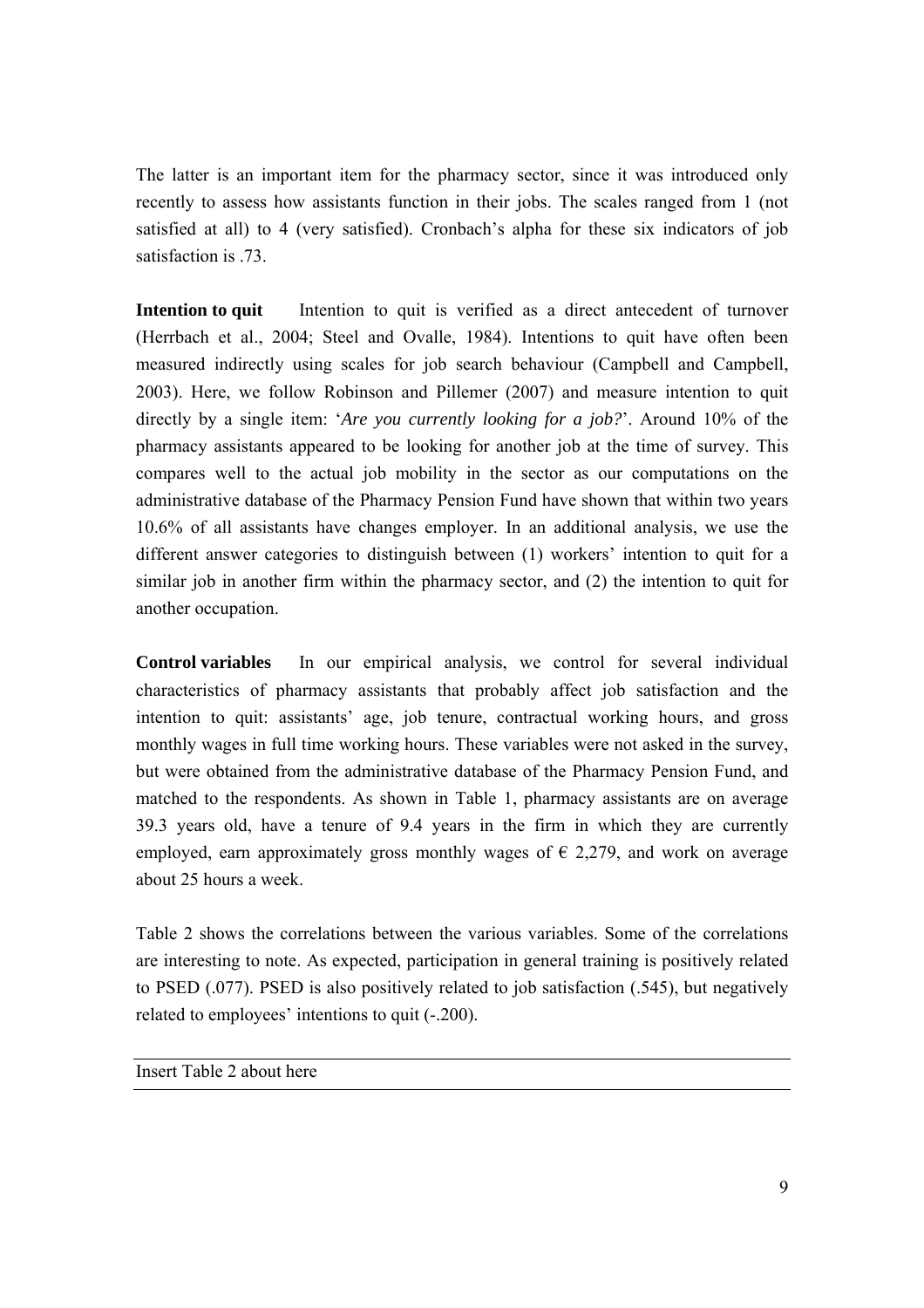#### *Methodology*

We test the hypotheses by means of Ordinary Least Square regression (OLS) and by logistic hierarchical regression analyses. OLS is used for testing the relationships between general training and PSED, and between PSED and job satisfaction. Logistic regression is required if the dependent variable is not linearly scaled, which is the case with the employees' intention to quit. Therefore, logistic regression is used to test the associations with our dependent variable. To complement this analysis, we make a distinction between the intention to quit for a similar occupation in another pharmacy and the intention to quit for another occupation outside the pharmacy sector. This is modelled within a multinomial logit framework.

In this study, we test for the mediating role of job satisfaction. We do this by means of hierarchical logistic regression analysis. Four requirements need to be fulfilled in order to indicate mediation. First, the independent variable needs to be significantly related to the dependent variable. Second, the independent variable should significantly predict the mediating variable. Third, the mediating variable should be a significant predictor of the dependent variable. Fourth, the effect of the independent variable on a dependent variable should be reduced when the mediator is included in the analysis. Moreover, when the coefficient of the independent variable is no longer significant when the mediator is included, there is strong evidence for a dominant mediator (Herrbach et al., 2004).

#### **Results**

#### *Training, PSED and intentions to quit*

Table 3 shows the estimation results with respect to the hypothesized relations between general training participation and intentions to quit (column 1), between general training participation and PSED (column 2), as well as between PSED and intentions to quit (column 3). The results in column 1 versus columns 2 and 3 enable us to test the two contrary theoretical perspectives on the relation between participation in general training and employees' intention to quit.

 The table shows that participation in general training is positively related to the pharmacy assistants' intentions to quit. However, this effect is not statistically significant. This is not in line with the human capital perspective; hence hypothesis 1 is rejected. In recent paper, Chew and Chan (2008) also showed that 'training and career development' has no significant effect on employees' intentions to stay with the firm. As expected from the social exchange theory, participation in general training is positively associated with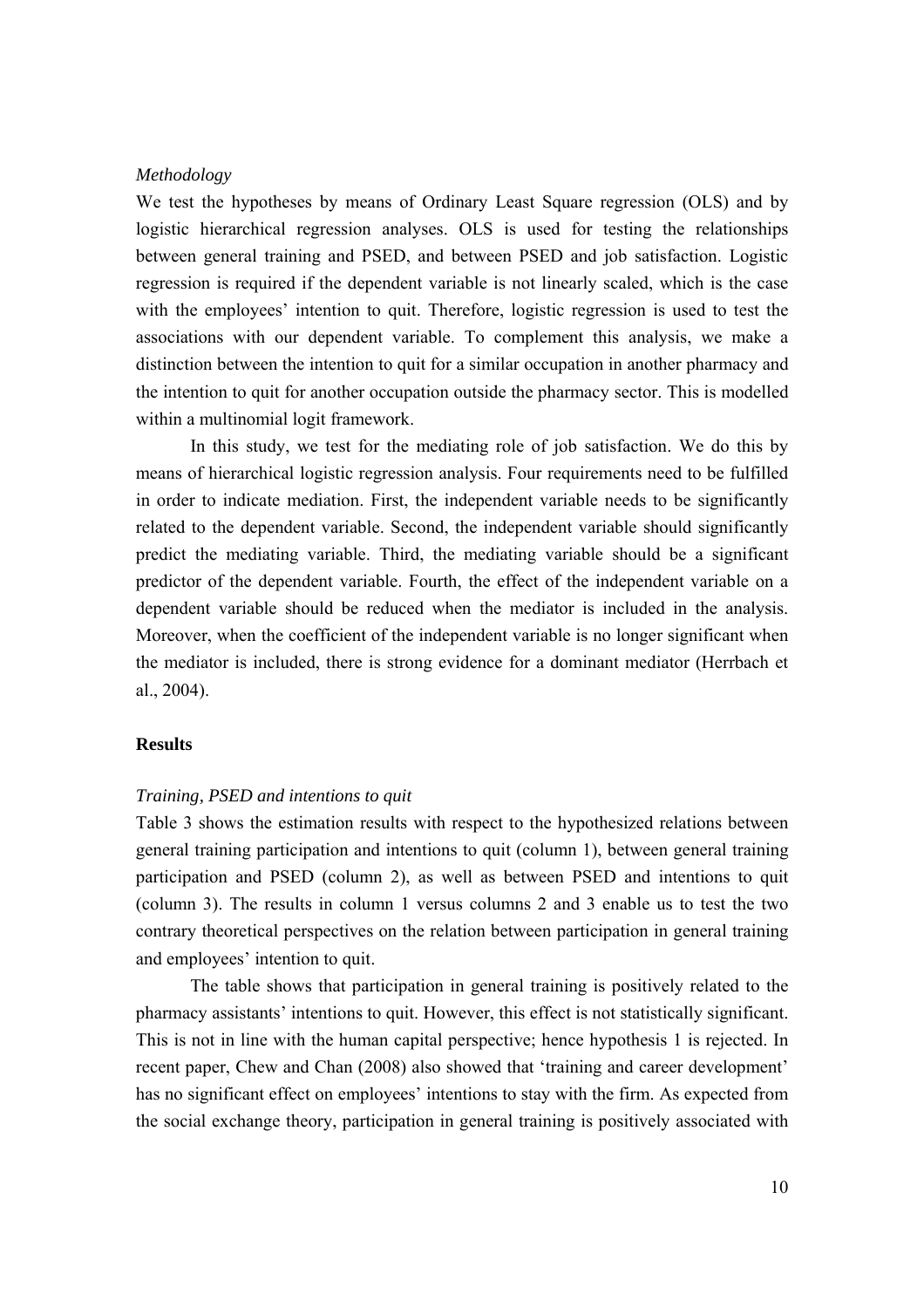PSED. This supports hypothesis 2. PSED is significantly negatively related to the intention to quit, which is in line with hypothesis 3.

#### Insert Table 3 about here

#### *Mediating role of job satisfaction*

The above analysis has shown that the social exchange theory is a more likely candidate in explaining employees' intentions to quit. However, it remains to be seen whether this finding still holds when we control for the hypothesized mediating effect of job satisfaction. The first requirement that needs to be fulfilled when testing for mediation has been met when testing hypotheses 3: perceived support in employee development is significantly associated with the employees' intentions to quit. The second requirement to be met is that PSED has a positive and significant effect on job satisfaction. This relationship is tested in the first column of Table 4, and the estimation result are in line with hypothesis 4.

Table 4 also presents the results of the regression analysis testing the mediating role of job satisfaction in the relationship between PSED and the intention to quit (column 2). The estimation results show that job satisfaction is significantly and negatively related to the intention of employees to quit: the higher the level of satisfaction, the lower the intention to quit. This supports the third requirement for establishing a mediating effect: the mediating variable is a significant predictor of the dependent variable. Furthermore, when we include job satisfaction in the logistic regression, the effect of PSED reduces in size and significance from  $\beta$  = -.997 ( $p$  < .01) in column 3 of Table 3, to  $\beta$  = -.254 (p < .05) in column 2 of Table 4. Therefore, we can conclude that job satisfaction functions as a mediator: most of the impact of PSED on the intention of employees to quit runs via employees' job satisfaction. This supports hypothesis 5.

 With respect to the control variables included in the analysis, we find that the intention of employees to quit is significantly related to their age and job tenure.

Insert Table 4 about here

#### *Multinomial analysis of turnover intentions*

The above findings raise another interesting question: is this effect of PSED on turnover intentions the same for quits to other employers in the sector and for quits to another sector. When we split turnover intentions into (1) the intention to quit the pharmacy for a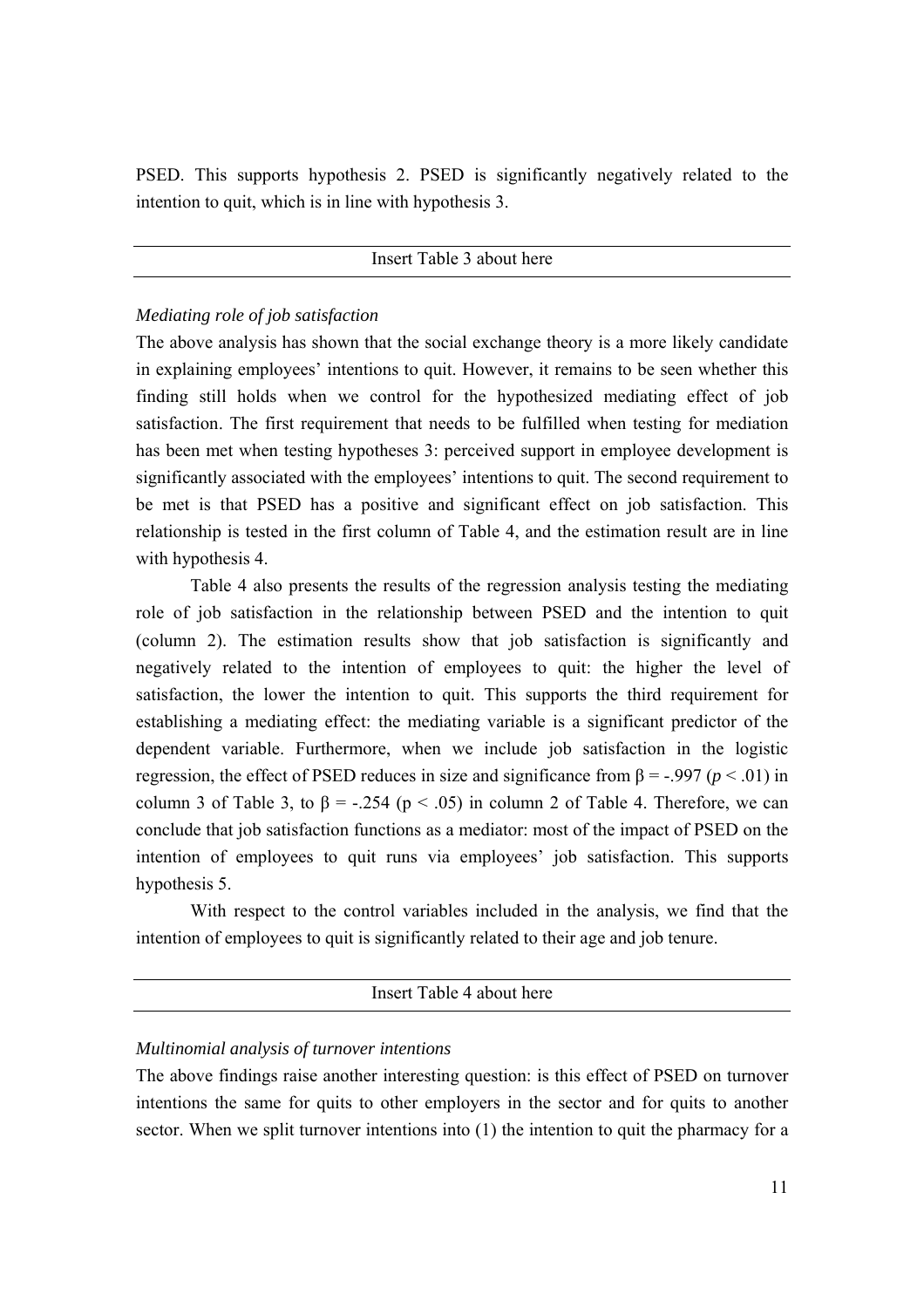similar job, and (2) the intention to quit the pharmacy for another occupation, PSED only has a significant negative affect on the intention to quit for another occupation (Table 5). When pharmacy assistants perceive their employers to be supportive for their personal development, they have less intention to quit for another occupation. Remarkably, this perception does not influence their quit intentions for another pharmacy in any significant way.

#### Insert Table 5 about here

#### **Conclusion and discussion**

In this study, we analyzed whether the investments of firms in the general competences of their employees stimulate or restrict personnel turnover in Dutch pharmacies. As in most other service sectors, general competences have become increasingly important in the Dutch pharmacy sector. Human capital theory postulates that investments in general skills will increase personnel turnover. However, according to social exchange theory employees particularly perceive general skills training as a gift because it increases the marketability of their competences outside the sector in which they are employed. We did not find any evidence for the prediction of human capital theory that employees' intention to quit is positively related to participation in general training.

On the basis of social exchange theory, we predicted that general skills training would positively affect PSED. Pharmacy assistants indeed perceive that general training investments signal an employer's care for their overall employability and consider being loyal as a way to repay their employer. However, PSED only has a significant negative effect on assistants' quit intentions for another occupation and not on their quit intentions for a similar job in another pharmacy. This shows that their loyalty is sector-specific and not pharmacy-specific.

Our analysis of the mediating role of job satisfaction in the relationship between PSED and the intentions of pharmacy assistants to quit showed that job satisfaction acts as a strong mediator. It seems that the negative relationship between PSED and the assistants' intention to quit is to a large extent mediated by their level of job satisfaction. Therefore the important role of job satisfaction should be taken into account when designing skill development practices for pharmacy assistants.

#### *Implications*

Since Dutch pharmacies are small firms in which personal relations between the employer and his or her employees are very important (De Grip and Sieben, 2009), it can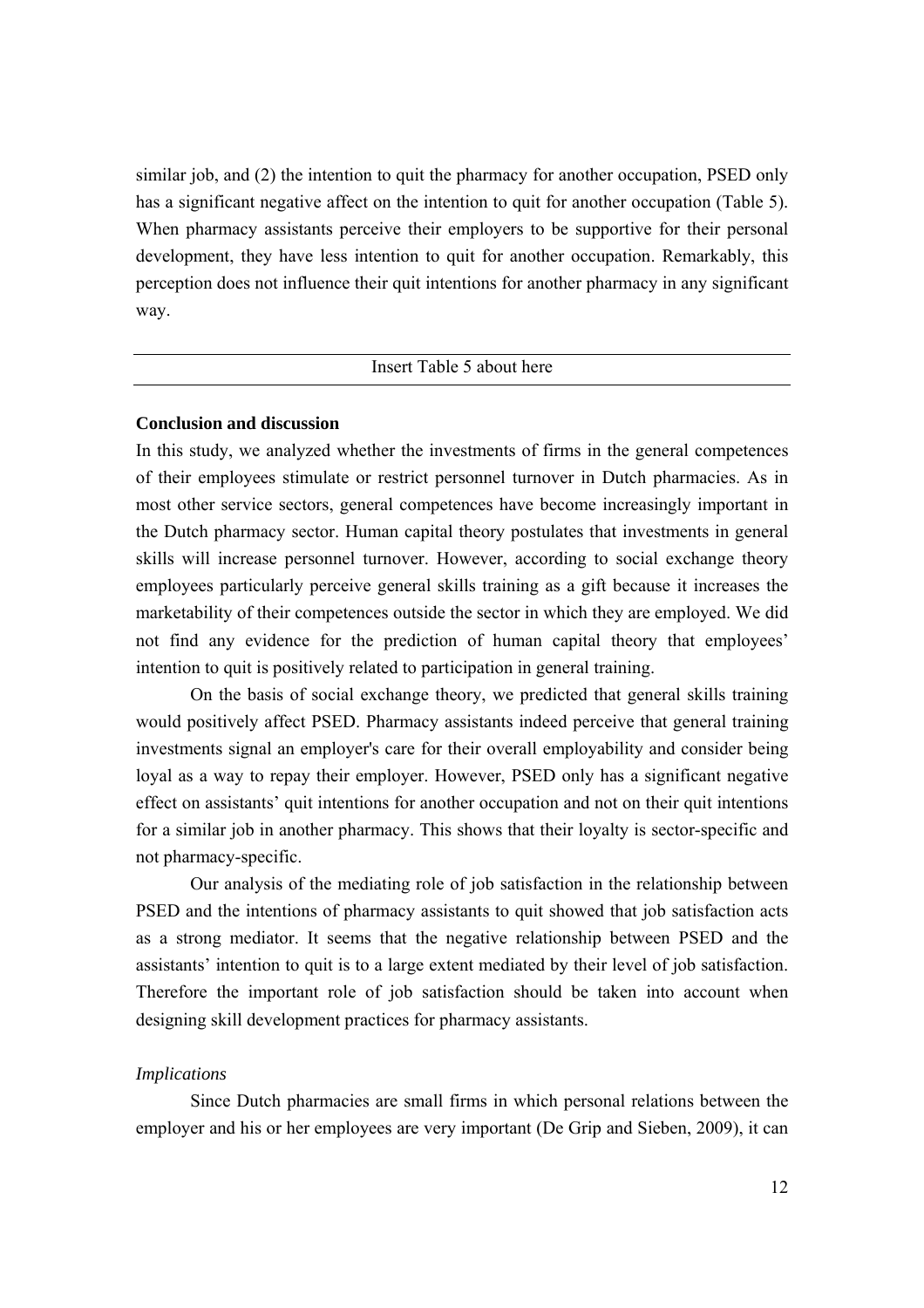be conceived that our results are also applicable to small firms in other sectors. For these firms, it is important to know that firm climate that supports the development of employees enhances the level of job satisfaction among employees. As a consequence of higher levels of job satisfaction, employees will be highly motivated to stay with the organization. This implies that firms should develop general training programs that promote job satisfaction in order to reduce turnover. Supporting employees in increasing their overall employability creates a lively employer-employee relationship based on reciprocal behaviour.

#### **Limitations and further research suggestions**

Industry studies have great advantages in their focus on a rather homogeneous workforce. However, our results need to be reproduced in other industries in order to validate the results. Moreover, as our data set consisted solely of female workers, it would be interesting to reproduce our analysis in sectors of industry that are dominated by male workers.

Since the data we used are cross-sectional, our results may have been exposed to causal ambiguity. It is possible, for example, that more satisfied pharmacy assistants incite pharmacists to provide more development possibilities, support and feedback. Furthermore, it may take time before the increase in general competences affects the turnover intentions of employees. It would therefore be interesting to replicate this study in a longitudinal design. This would make it possible to determine the sustainability of the relationships between perceived support in employee development and positive work attitudes and behaviour.

#### **References**

- Alexandrov, A., Babakus, E. and Yavas, U. (2007) 'The Effects of Perceived Management Concern for Frontline Employees and Customers on Turnover Intentions', *Journal of Service Research*, 9: 356-371.
- Arthur, J.B. (1994) 'Effects of Human Resource Systems on Manufacturing Performance and Turnover', *Academy of Management Journal*, 37: 670-687.
- Bartlett, K.R. (2001) 'The Relationship Between Training and Organizational Commitment: A Study in the Health Care Field', *Human Resource Development Quarterly*, 12: 335-352.
- Becker, G.S. (1962) 'Investment in Human Capital: A theoretical Analysis', *Journal of Political Economy*, 70: 9-49.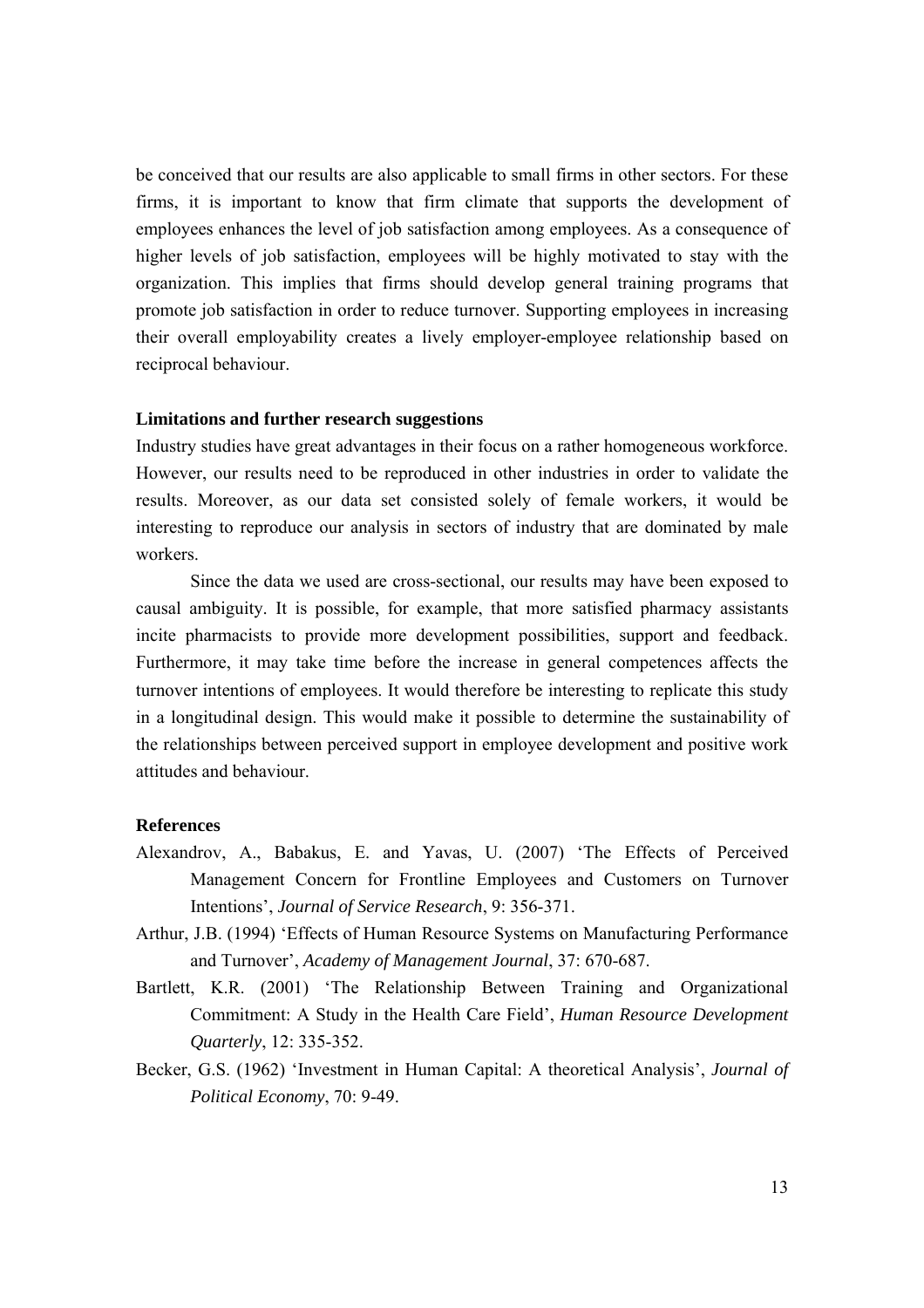- Bedeian, A.G, Kemery, E.R and Pizzolatto, A.B. (1992) 'Career Commitment and Expected Utility of Present Job as Predictors of Turnover Intentions and Turnover Behaviour', *Journal of Vocational Behaviour*, 39: 331-352.
- Benson, G.S., Finegold, D. and Mohrman, S.A. (2004) 'You Paid for the Skills, Now Keep Them: Tuition Reimbursement and Voluntary Turnover', *Academy of Management Journal*, 47: 315-331.
- Bishop, J. (1997) 'What we Know About Employer-provided Training: A review of the literature', *Research in Labor Economics,* 16: 19–87.
- Blau, P. (1964) *Exchange and Power in Social Life*, New York, NY, Wiley.
- Campbell, D. and Campbell, K. (2003) 'Global Versus Facet Predictors of Intention to Quit: Differences in a Sample of Male and Female Singaporean Managers and Non-managers', *The International Journal of Human Resource Management*, 14: 1152-1177.
- Chew, J. and Chan, C. (2008) 'Human Resources Practices, Organizational Commitment and Intention to Stay', *International Journal of Manpower*, 29: 503-522.
- Darr, E.D., Argote, L. and Epple, D. (1995) 'The Acquisition, Transfer and Depreciation of Knowledge in Service Organizations: Productivity in Franchises', *Management Science*, 41: 1750-1762.
- De Grip, A., Sieben, I. and Stevens, F. (2006) *Vocational Versus Communicative Competencies as Predictors of Job Satisfaction*, ROA-RM-2006/3, Maastricht: Maastricht University.
- De Grip, A. and Sieben, I. (2009) 'The Effectiveness of More Advanced Human Resource Systems in Small Firms', *International Journal of Human Resource Management* (forthcoming).
- Edgar, F., and Geare, A. (2005) 'HRM Practice and Employee Attitudes: Different Measures - Different Results', *Personnel Review*, 34: 534-549.
- Eisenberger, R., Huntington, R., Hutchison, S. and Sowa, D. (1986) 'Perceived Organizational Support', *Journal of Applied Psychology*, 71: 500-507.
- Eisenberger, R., Armeli, S. Rexwinkel, R., Lynch, P.D. and Rhoades, L. (2001) 'Reciprocation of Perceived Organizational Support', *Journal of Applied Psychology*, 86: 42-51.
- Galunic, D.C and Anderson, E. (2000) 'From Security to Mobility: Generalized Investments in Human Capital and Agent Commitment', *Organizational Sciences,* 11: 1-20.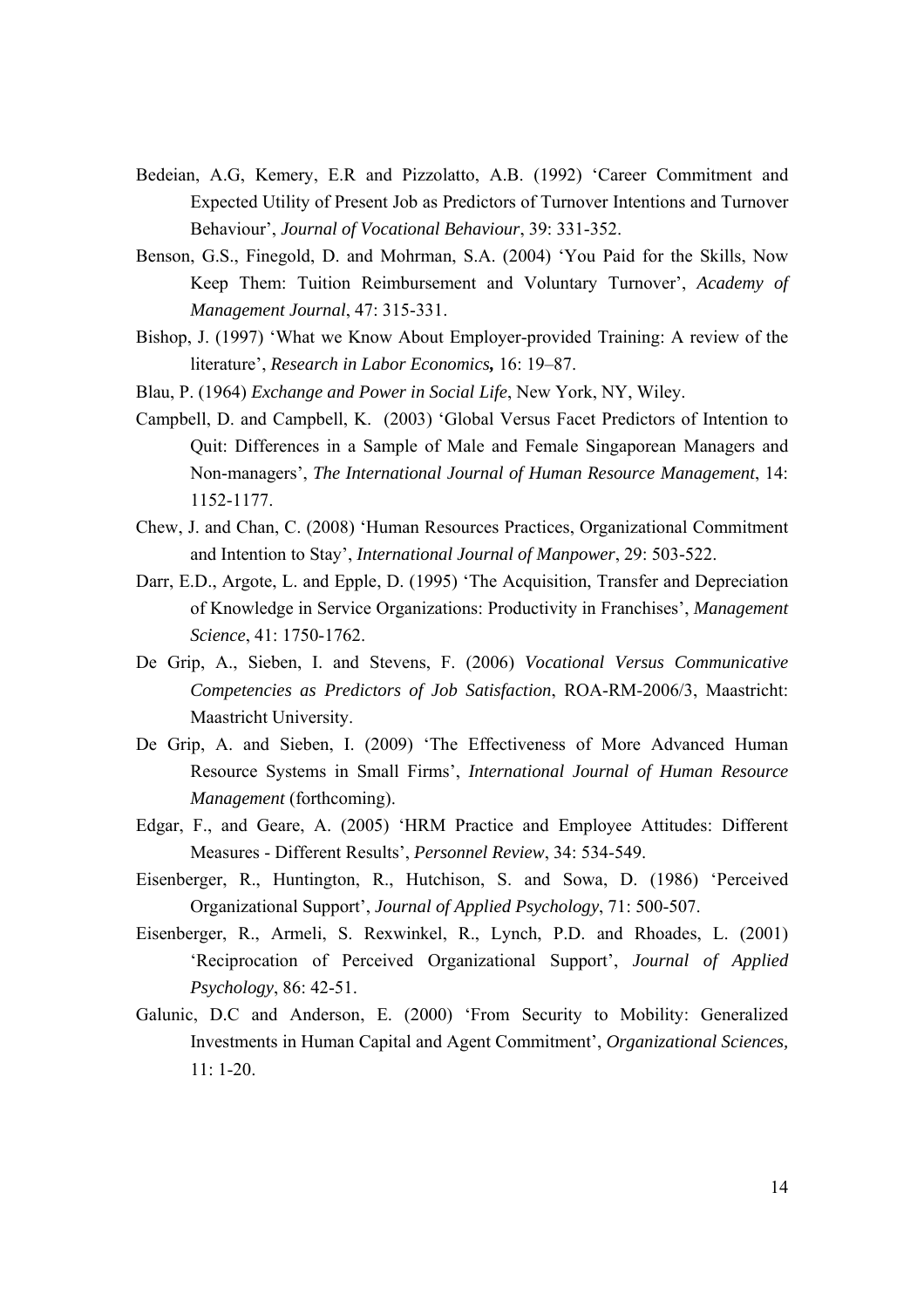- Georgellis, Y. and Lange, T. (2007) 'Participation in Continuous on-the-job Training and Job Satisfaction: Longitudinal Evidence from the German Labour Market', *International Journal of Human Resource Management*, 18: 969-985.
- Green, F., Felstead, A., Mayhew, K. and Pack, A. (2000) 'The Impact of Training on Labour Mobility: Individual and Firm-level Evidence from Britain', *British Journal of Industrial Relations*, 38: 261-275.
- Guest, D. (2002) 'Human Resource Management, Corporate Performance and Employee Wellbeing: Building the worker into HRM', *The Journal of Industrial Relations*, 44: 335-358.
- Hackman, J.R. and Oldham, G.R. (1975) 'Development of the Job Diagnostic Survey.' *Journal of Applied Psychology*, 60: 159-170.
- Harris, R.B., Harris, K.J. and Harvey, P. (2007) 'A Test of Competing Models of the Relationships Among Perceptions of Organizational Politics, Perceived Organizational Support, and Individual Outcomes', *The Journal of Social Psychology*, 147: 631-651.
- Herrbach, O., Mignimac, K. and Gatignon, A-L. (2004) 'Exploring the Role of Perceived External Prestige in Managers' Turnover Intentions', *International Journal of Human Resource Management*, 15: 1390-1407.
- Hung, H. and Wong, Y.H. (2007) 'The Relationship between Employer Endorsement of Continuing Education and Training and Work in Study Performance: A Hong Kong Case Study', *International Journal of Training and Development*, 11: 295- 313.
- Lee, C.H. and Bruvold, N.T. (2003) 'Creating Value for Employees: Investment in Employee Development', *International Journal of Human Resource Management*, 14: 981-1000.
- Martin, G., Pate, J. and McGoldrick, J. (1999) 'Do HRD Investment Strategies pay? Exploring the Relationship between Lifelong Learning and Psychological Contracts', *International Journal of Training and Development*, 3: 200-214.
- Muse, L.A. and Stamper, C.L. (2007) 'Perceived Organizational Support: Evidence for a Mediated Association with Work Performance', *Journal of Managerial Issues*, 19: 517-535.
- Robinson, J. and Pillemer, K. (2007) 'Job Satisfaction and Intention to Quit Among Nursing Home Nursing Staff: Do Special Care Units Make a Difference?', *The Journal of Applied Gerontology*, 26: 95-112.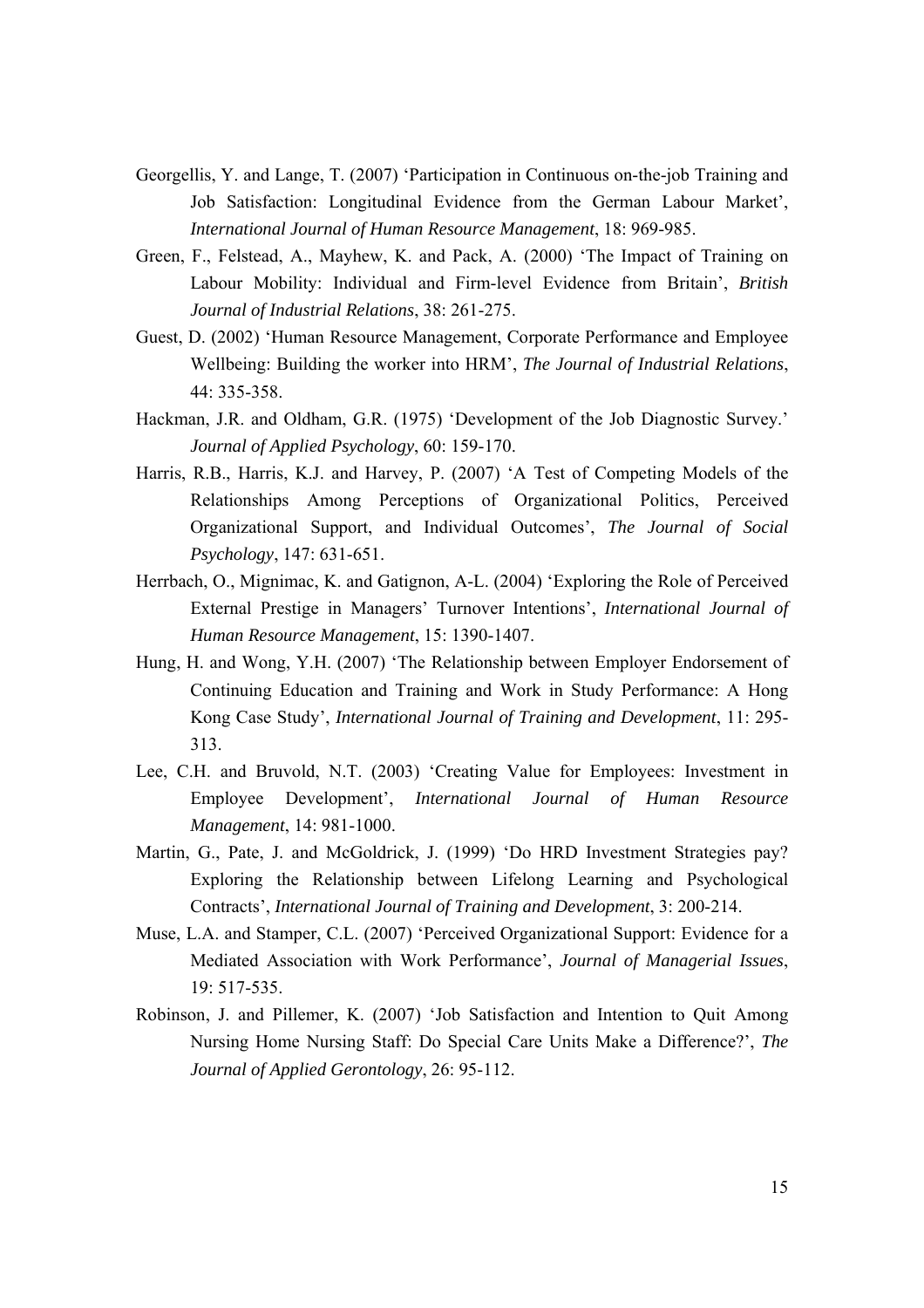- Shields, M.A. and Ward, M.E. (2001) 'Improving Nurse Retention in the British National Health Service: The Impact of Job Satisfaction on the Intentions to Quit', *Journal of Health Economics*, 20: 677-701.
- Sieben, I., De Grip, A. and Smits, W. (2006) *Arbeidsmarktmonitor Apotheekbranche 2005-2006,* Nieuwegein: SBA
- Sieben, I. (2007) 'Does Training Trigger Turnover Or Not? The Impact of Formal Training on Graduates' Job Search Behaviour', *Work, Employment and Society*, 21: 397-416.
- Steel, R. and Ovalle, N. (1984) 'A Review and Meta-Analysis of Research on the Relationship between Behavioral Intentions and Employee Turnover', *Journal of Applied Psychology*, 69: 673–86.
- Tannenbaum, S.I., Mathieu, J.E., Salas, E. and Cannon-Bowers, J.A. (1991) 'Meeting Trainees' Expectations: The Influence of Training Fulfillment on the Development of Commitment, Self-Efficacy, and Motivation', *Journal of Applied Psychology*, 76: 759-769.
- Tsai, W-C. and Tai, W-T. (2003) 'Perceived Importance as a Mediator of the Relationship between Training Assignment and Training Motivation', *Personnel Review*, 32: 151-163.
- Tsui, A.S., Pearce, J.L., Porter, L.W. and Tripoli, A.M. (1997) 'Alternative Approaches to the Employer-Employee Relationship: Does Investment in Employees Pay Off?', *Academy of Management Journal*, 40: 1089-1121.
- Wayne, S.J., Shore, M. and Liden, R.C. (1997) 'Perceived Organizational Support and Leader-Member Exchange: A Social Exchange Perspective', *Academy of Management Journal*, 40: 82-111.
- Whitener, E.M. (2001) 'Do "high commitment" Human Resource Practices Affect Employee Commitment? A Cross - Level Analysis Using Hierarchical Linear Modelling', *Journal of Management*, 27: 515-535.
- Winterton, J. (2004) 'A Conceptual Model of Labour Turnover and Retention', *Human Resource Development International*, 7: 371-390.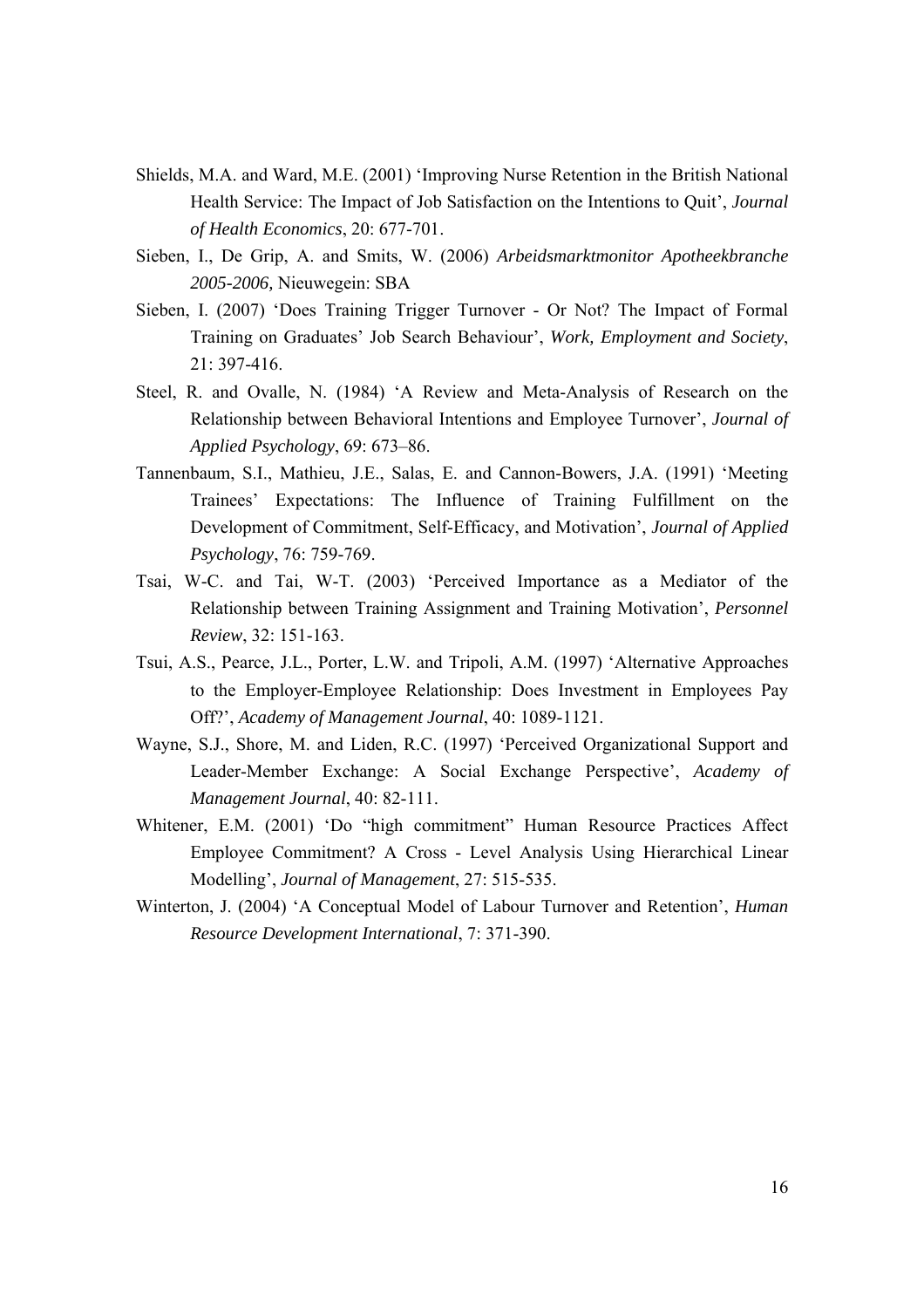## **Appendix 1: Items included in the measurement of Perceived Support in Employee Development**

### *Perceived Support in Employee Development (PSED)*

- My supervisor encouraged me to transfer the learned material to the work floor
- My peers encouraged me to transfer the learned material to the work floor
- I receive sufficient support from my supervisor
- Everyone shares information with each other at work
- I always get to hear when I successfully accomplished a task
- I always get to hear how I could improve my working method
- I have to deal with tasks which are challenging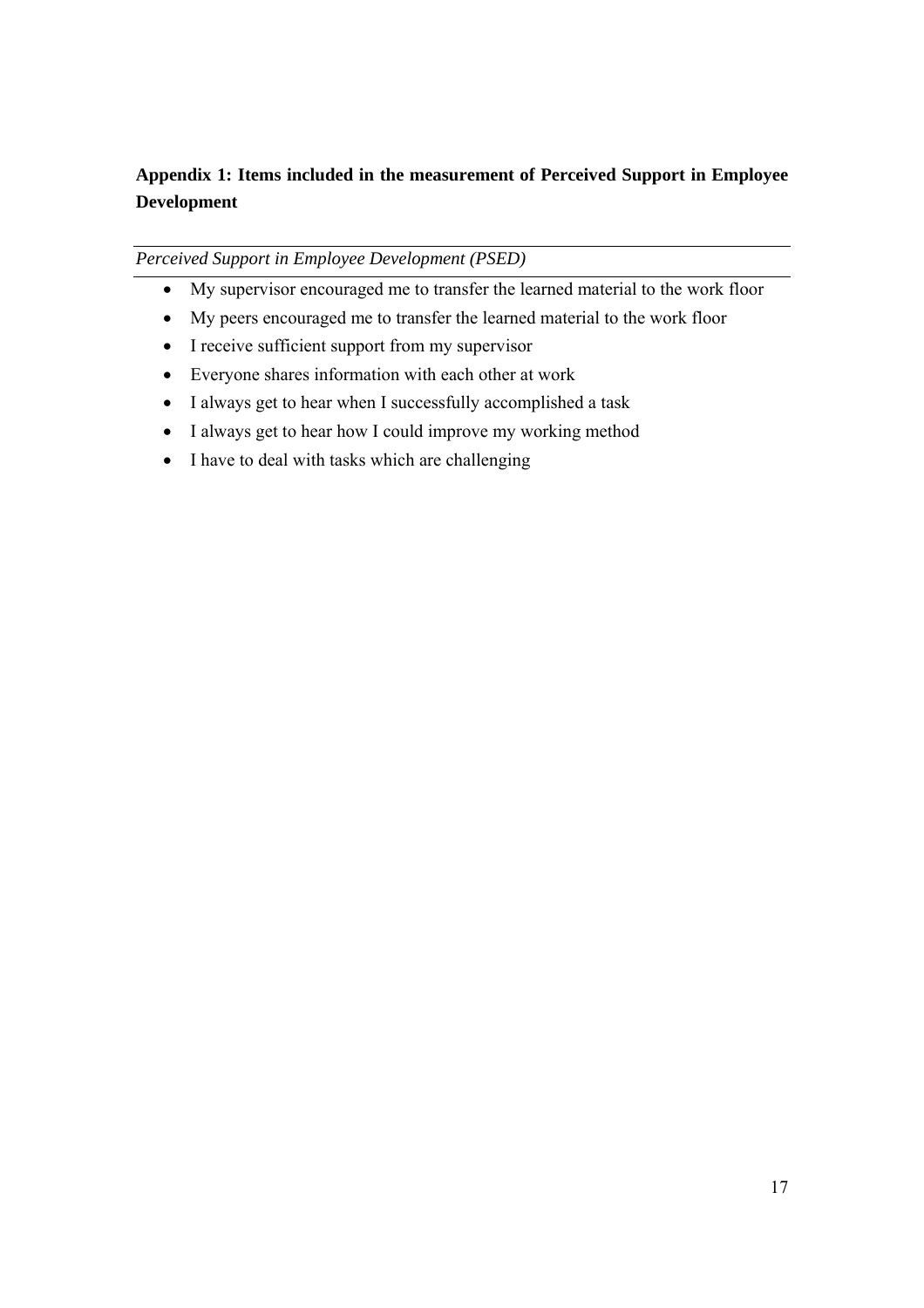

**Figure 1** *Hypothetical model for the effect of training in general skills, PSED and job satisfaction on the intention to quit the firm*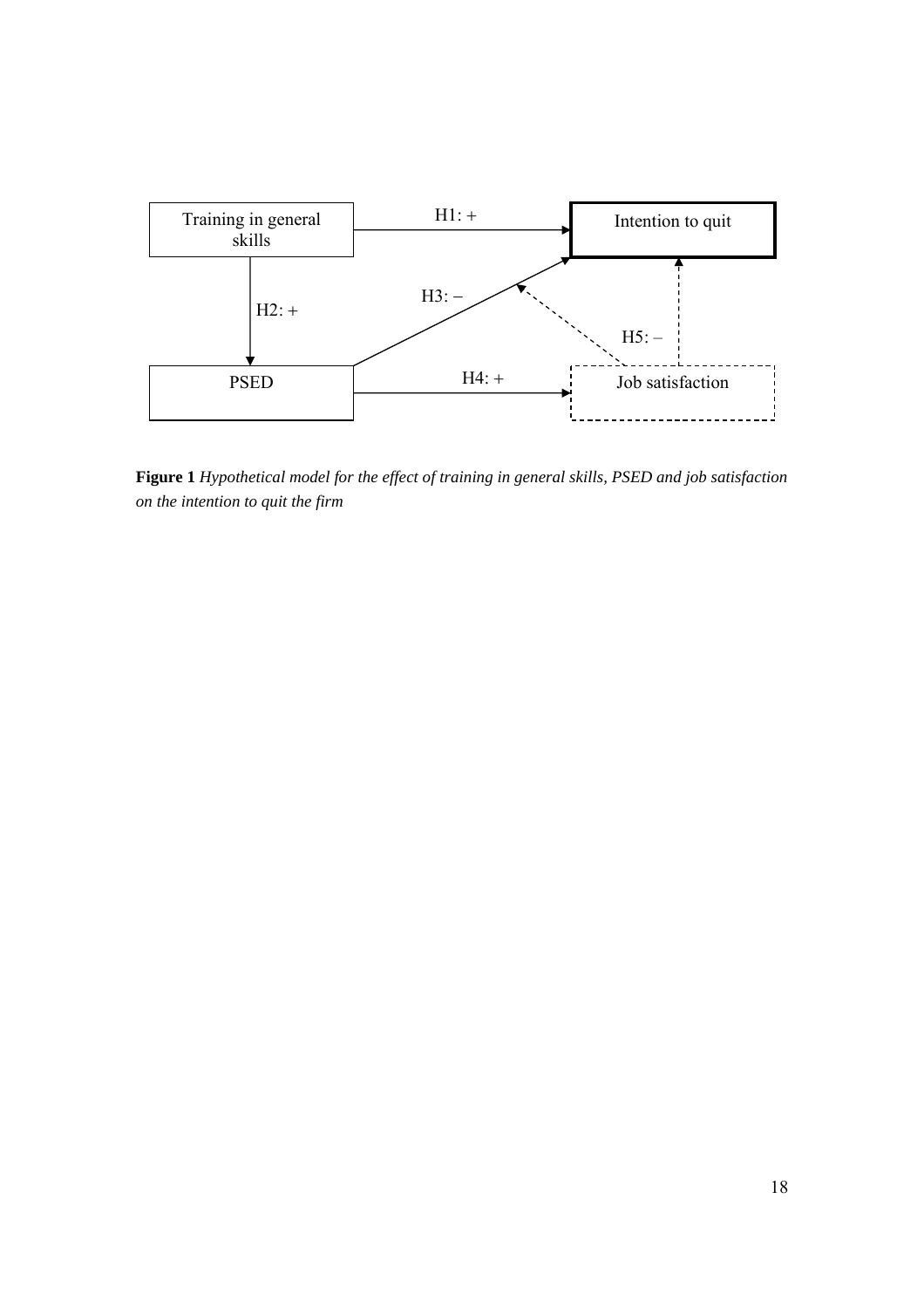## **Table 1** *Description of variables*

| Variables                                         | N     | Mean    | SD     |
|---------------------------------------------------|-------|---------|--------|
| Intention to quit $(\%)$                          | 2,694 | 10.21   | 30.28  |
| to other pharmacy $(\% )$ :                       |       | 5.05    |        |
| to other occupation outside sector $(\% )$ :      |       | 5.16    |        |
| Participation in general skills training $(\%)$   | 2,791 | 30.13   | 0.46   |
| Perceived support in employee development         | 2,739 | 3.04    | 0.74   |
| Job satisfaction                                  | 2,701 | 2.79    | 0.37   |
| Age (in years)                                    | 2,791 | 39.31   | 10.41  |
| Tenure (in months)                                | 2,791 | 113.31  | 79.86  |
| Number of contractual working hours<br>(per week) | 2,791 | 25.35   | 8.18   |
| Gross full-time equivalent monthly wages          | 2,791 | 2279.18 | 365.17 |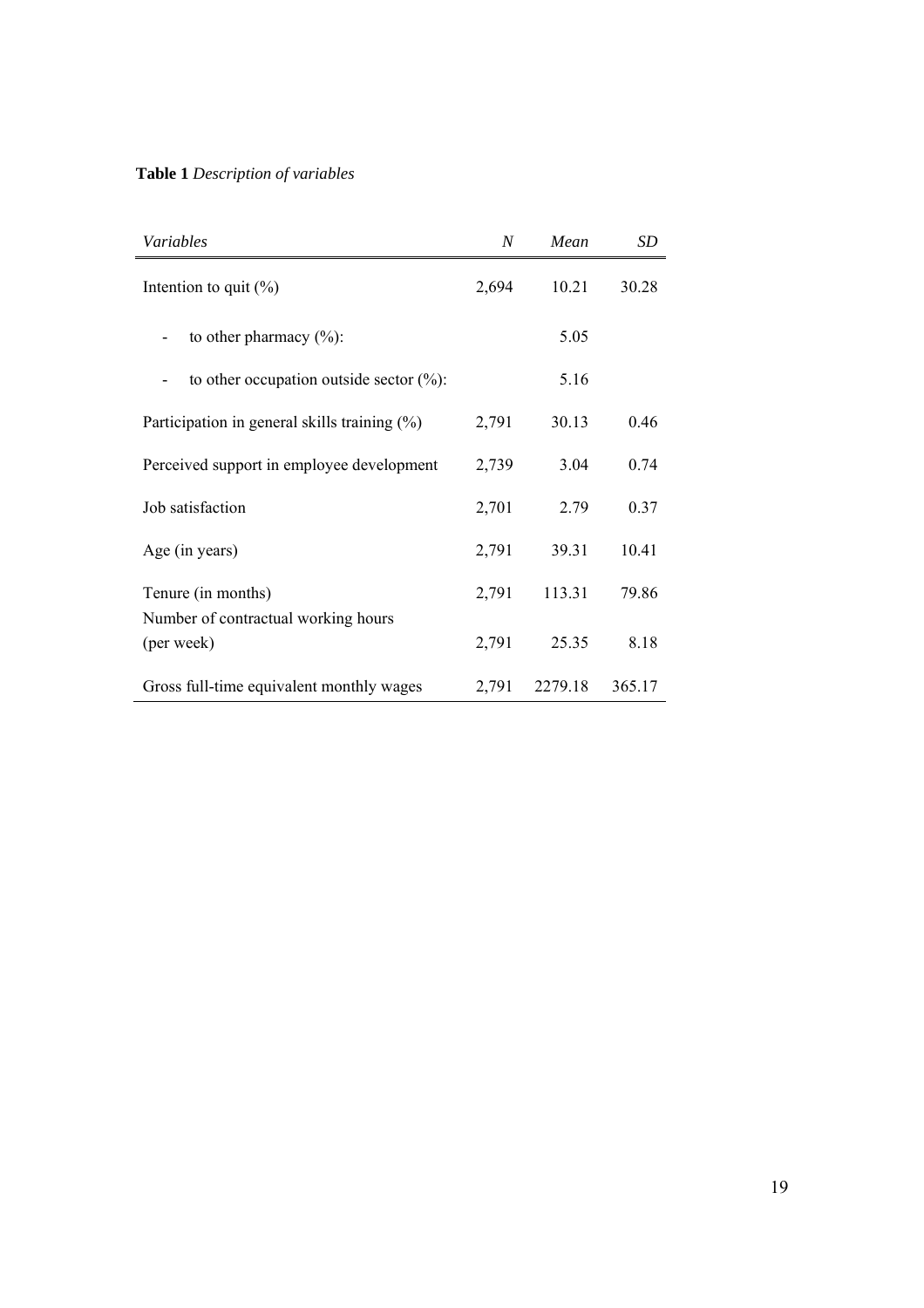## **Table 2** *Correlation analysis*

|   |                                           |            |           | 3          | 4          |            | b          |           |
|---|-------------------------------------------|------------|-----------|------------|------------|------------|------------|-----------|
|   | Intention to quit $(\% )$                 |            |           |            |            |            |            |           |
|   | Participation in general skills training  | 0.0265     |           |            |            |            |            |           |
|   | Perceived support in employee development | $-0.2004*$ | $0.0766*$ |            |            |            |            |           |
|   | Job satisfaction                          | $-0.3112*$ | $-0.0123$ | $0.5453*$  |            |            |            |           |
|   | Age                                       | $-0.0798*$ | 0.0038    | $-0.0457$  | $-0.0042$  |            |            |           |
| 6 | Tenure (in log)                           | $-0.0593*$ | 0.0092    | $-0.1087*$ | $-0.0759*$ | $0.3556*$  |            |           |
|   | Number of contractual working hours       | 0.0090     | 0.0302    | $0.0531*$  | $-0.0470$  | $-0.2862*$ | $-0.1716*$ |           |
| 8 | Gross full-time equivalent monthly wages  | $-0.0196$  | 0.0377    | $-0.0363$  | $-0.0251$  | $0.1193*$  | $0.1814*$  | $0.2592*$ |

*Note:* \* p<0.01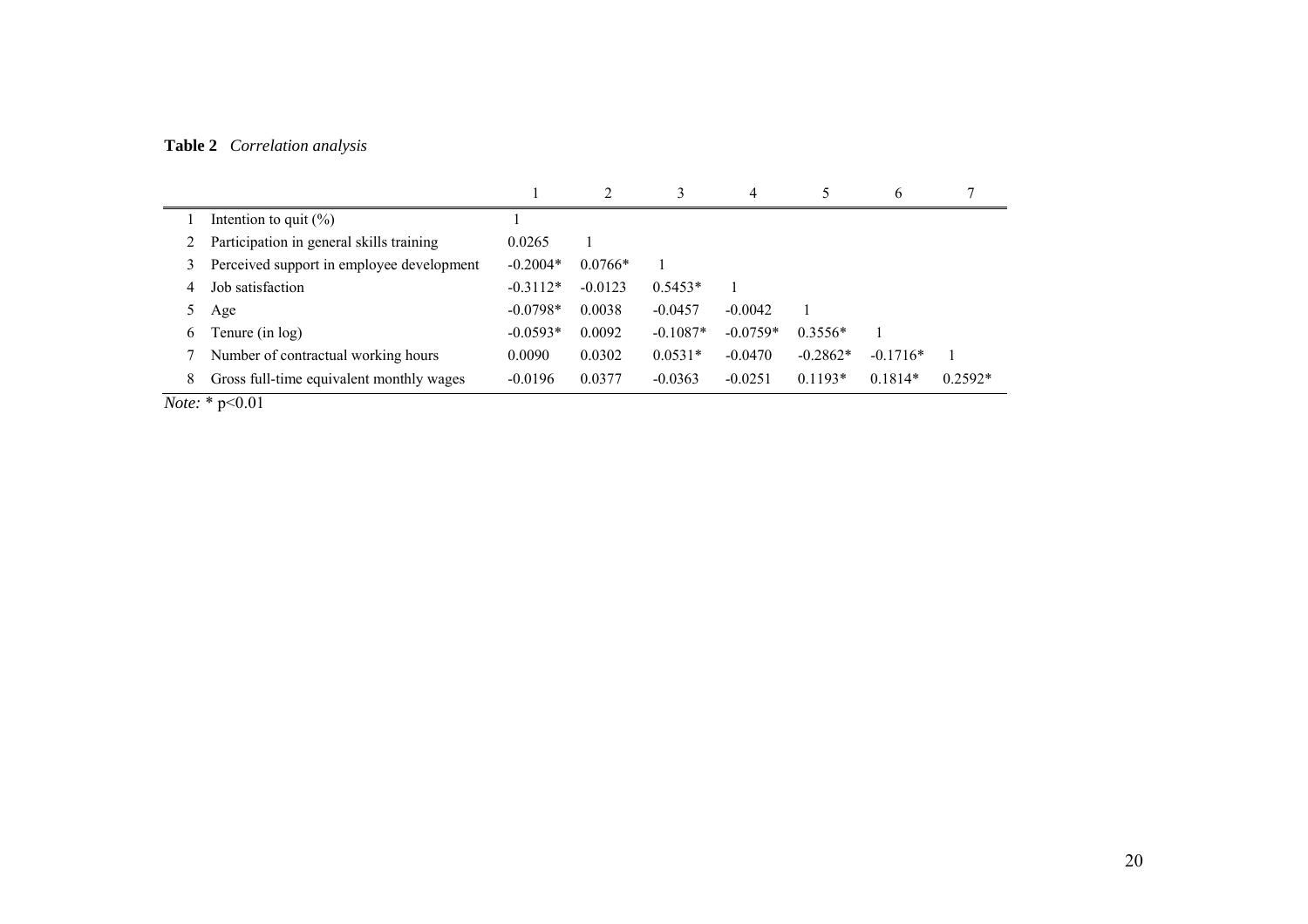|                                     | (1)          | (2)               | (3)          |
|-------------------------------------|--------------|-------------------|--------------|
|                                     | Intention to |                   | Intention to |
|                                     | $quit^{1)}$  | PSED <sup>2</sup> | $quit^{1)}$  |
| Followed general skills training    | 0.054        | $0.040***$        |              |
|                                     | [1.34]       | [4.18]            |              |
| <b>PSED</b>                         |              |                   | $-0.997***$  |
|                                     |              |                   | $[-10.50]$   |
| Age                                 | $0.153***$   | $-0.020*$         | $0.150***$   |
|                                     | $[2.75]$     | $[-1.84]$         | $[2.60]$     |
| Age squared $(100)$                 | $-0.225***$  | $0.025*$          | $-0.225***$  |
|                                     | $[-3.19]$    | [1.89]            | $[-3.09]$    |
| Tenure (in log)                     | $-0.149**$   | $-0.065***$       | $-0.213***$  |
|                                     | $[-2.33]$    | $[-4.35]$         | $[-3.20]$    |
| Number of contractual working       |              |                   |              |
| hours                               | 0.000        | 0.003             | 0.003        |
|                                     | $[0.03]$     | $[1.40]$          | $[0.33]$     |
| Gross full-time equivalent wage (in |              |                   |              |
| log)                                | $-0.050$     | $-0.024$          | $-0.055$     |
|                                     | $[-0.61]$    | $[-1.21]$         | $[-0.65]$    |
| Constant                            | $-3.546***$  | 3.781***          | $-0.296$     |
|                                     | $[-3.25]$    | $[16.34]$         | $[-0.25]$    |
| N                                   | 2,692        | 2,737             | 2,689        |
| Adjusted-R-square                   |              | 0.019             |              |
| Pseudo-R-square                     | 0.019        |                   | 0.085        |

## **Table 3** *Training, PSED and intentions to quit: estimation results*

*Notes* 

t statistics in brackets

\* p<0.10, \*\* p<0.05, \*\*\* p<0.01

1) Logit model for the intention to quit, beta coefficients

2) OLS regression for PSED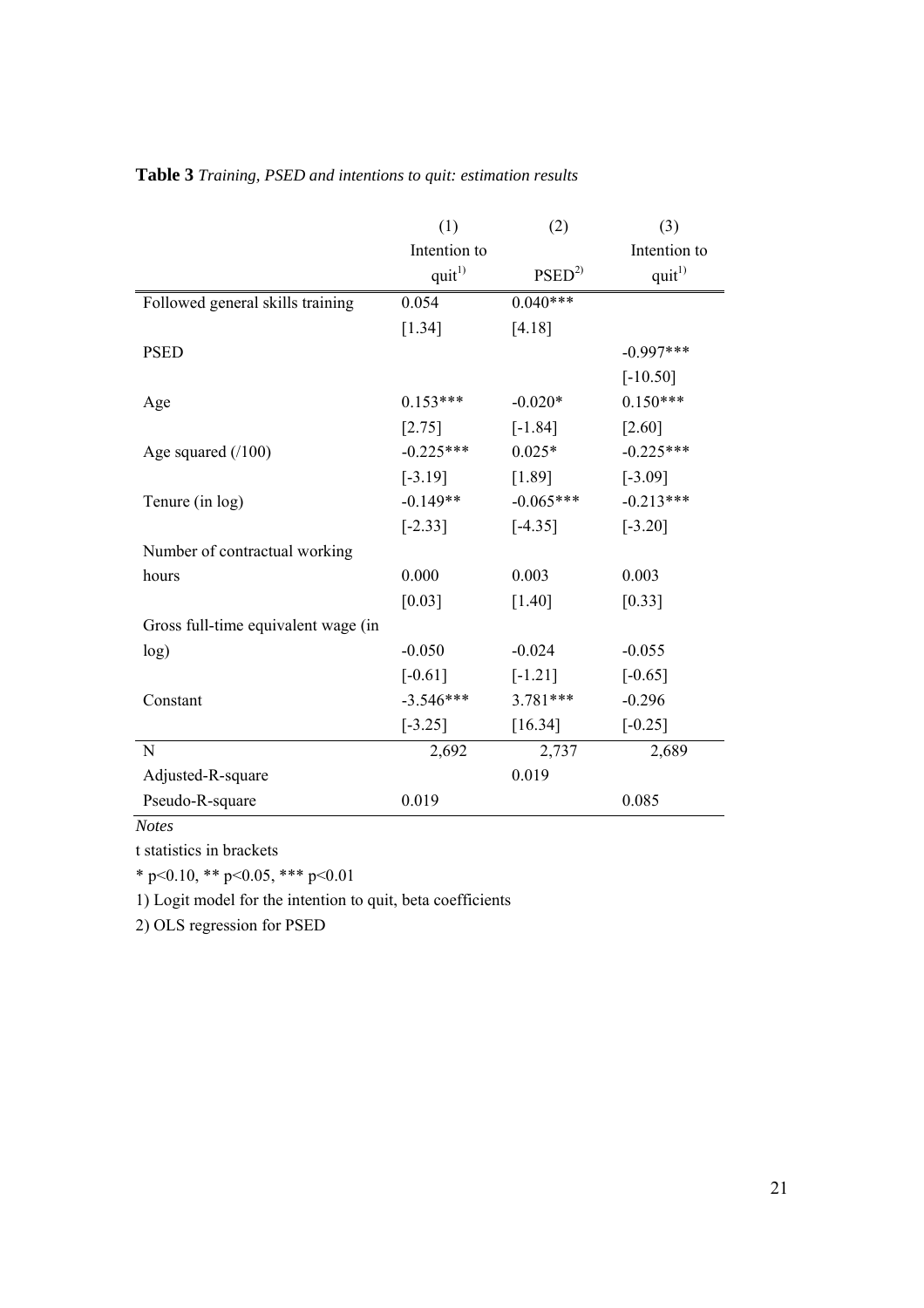|                                          | (1)                            | (2)                             |
|------------------------------------------|--------------------------------|---------------------------------|
|                                          | Job satisfaction <sup>1)</sup> | Intention to quit <sup>2)</sup> |
| <b>PSED</b>                              | $0.274***$                     | $-0.257**$                      |
|                                          | [33.72]                        | $[-2.29]$                       |
| Job satisfaction                         |                                | $-2.547***$                     |
|                                          |                                | $[-11.48]$                      |
| Age                                      | $-0.012**$                     | $0.128**$                       |
|                                          | $[-2.53]$                      | [2.11]                          |
| Age squared $(100)$                      | $0.015***$                     | $-0.203***$                     |
|                                          | $[2.60]$                       | $[-2.64]$                       |
| Tenure (in log)                          | $-0.010$                       | $-0.253***$                     |
|                                          | $[-1.57]$                      | $[-3.63]$                       |
| Number of contractual working hours      | $-0.005***$                    | $-0.011$                        |
|                                          | $[-5.46]$                      | $[-1.13]$                       |
| Gross full-time equivalent wage (in log) | 0.013                          | $-0.016$                        |
|                                          | $[1.50]$                       | $[-0.18]$                       |
| Constant                                 | 2.238***                       | 5.055***                        |
|                                          | $[21.72]$                      | $[3.82]$                        |
| N                                        | 2,694                          | 2,687                           |
| Adjusted-R-square                        | 0.305                          |                                 |
| Pseudo-R-square                          |                                | 0.166                           |

**Table 4** *Job satisfaction, PSED and intentions to quit: estimation results*

*Notes* 

t statistics in brackets

\* p<0.10, \*\* p<0.05, \*\*\* p<0.01

1) OLS regression for job satisfaction

2) Logit model for the intention to quit, beta coefficients